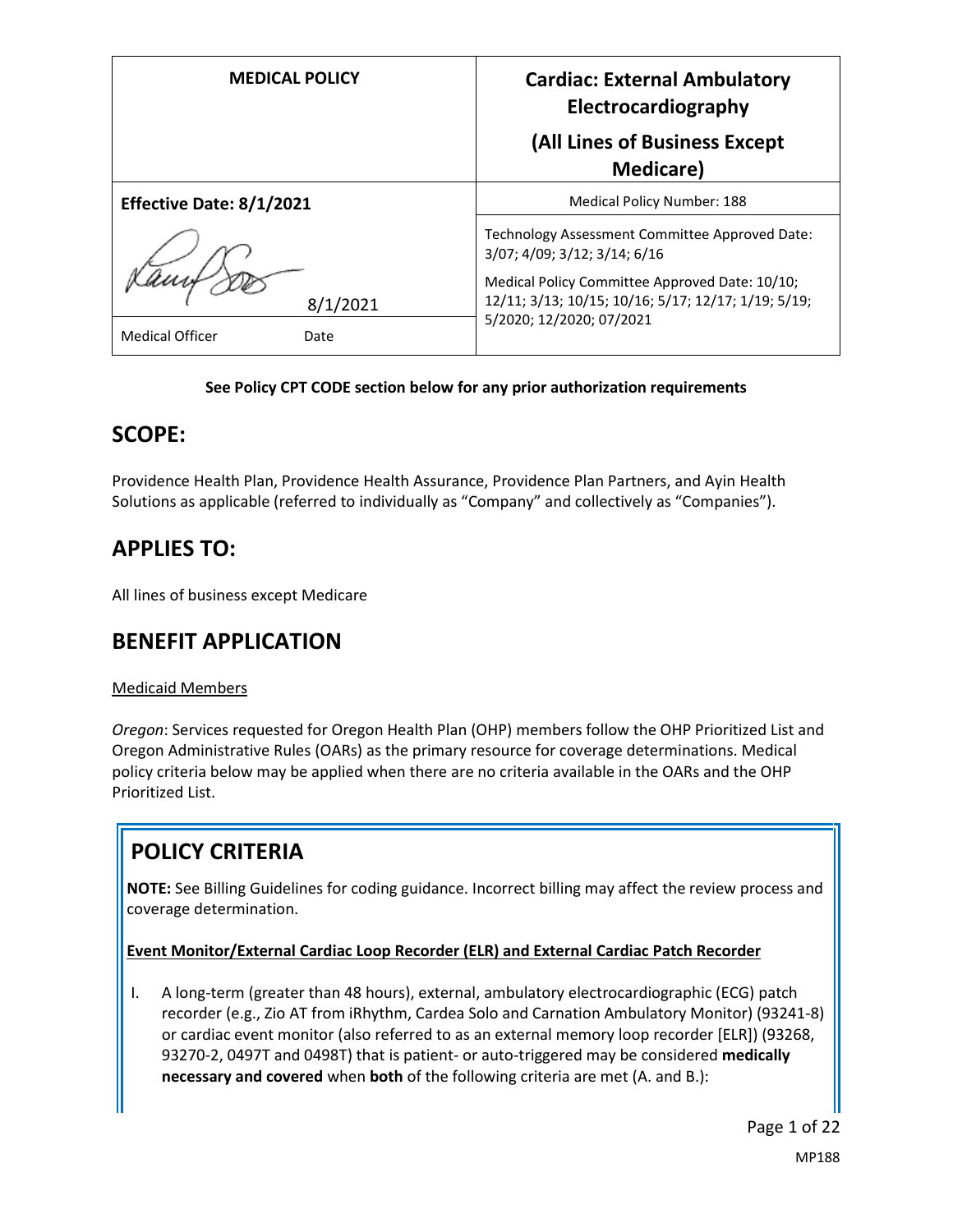- A. A cardiac arrhythmia is suspected (e.g., cryptogenic stroke, syncope, pre-syncope, palpitations); **and**
- B. When **either** of the following are met (1.-2.):
	- 1. A Holter monitor failed to establish a diagnosis; **or**
	- 2. The patient experiences symptoms so infrequently (less than every 48 hours) that Holter monitoring is unlikely to capture a diagnostic ECG.
- II. Ambulatory ECG patch recorders and cardiac event monitors (aka, ELR) are considered **not medically necessary and not covered** when criterion I. above is not met.

### **Mobile Cardiac Outpatient Telemetry (MCOT)**

- III. A long-term (greater than 48 hours), external, ambulatory electrocardiographic (ECG) mobile cardiac outpatient telemetry (MCOT) device which includes data transmission to a central recording station (93228-93229) may be considered **medically necessary and covered** when **all** of the following criteria are met (A.-C.):
	- A. Patient is experiencing symptoms of a non-life threatening cardiac arrhythmia (e.g., syncope, pre-syncope, dizziness, and/or palpitations); **and**
	- B. Patient has undergone ambulatory event monitoring (e.g., event monitor/loop recorder or patch recorder) for a minimum of 28 days or two trials of at least 14 days each which failed to establish a diagnosis; **and**
	- C. The MCOT device must be prescribed by a cardiologist or electrophysiology cardiologist.
- IV. Mobile cardiac outpatient telemetry is considered **not medically necessary and not covered** when criterion III. above is not met.

Link t[o Policy Summary](#page-16-0)

# **BILLING GUIDELINES**

Codes specific to the ambulatory cardiac rhythm monitor device class are noted in both the Policy Criteria and CPT Codes sections of this policy. Incorrect coding, which may include billing with codes not specific to the cardiac monitor device class requested, may result in a denial of payment. The following (Table 1.) is a non-exhaustive list of classes and examples of marketed devices relevant to this policy with the proper code.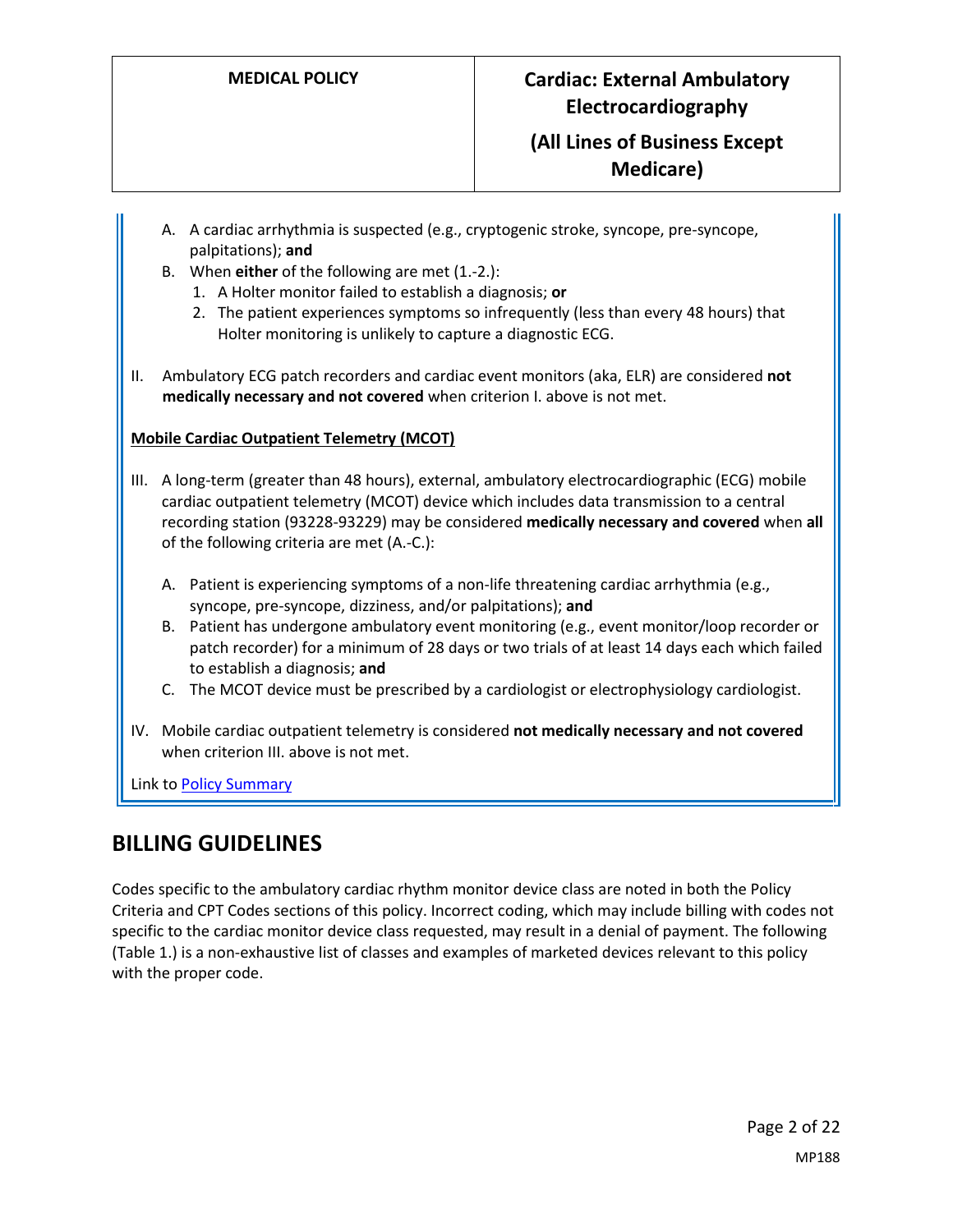| <b>MEDICAL POLICY</b> |  |
|-----------------------|--|
|-----------------------|--|

# **MEDICAL POLICY Cardiac: External Ambulatory Electrocardiography (All Lines of Business Except**

**Medicare)**

| Table 1. Long-term External Ambulatory Electrocardiography Device Classes, Coding and Examples |  |
|------------------------------------------------------------------------------------------------|--|
| (Non-exhaustive)                                                                               |  |

| <b>Device Class</b>                                                  | <b>Device Description</b>                                                                                                                                                                                                                                                                                                                                                                                                                                                                                                                                                                                                                                                                                                                                                                | Coding<br><b>Guideline</b>                                      | <b>Example Devices</b>                                                                                                                                                                                                         |
|----------------------------------------------------------------------|------------------------------------------------------------------------------------------------------------------------------------------------------------------------------------------------------------------------------------------------------------------------------------------------------------------------------------------------------------------------------------------------------------------------------------------------------------------------------------------------------------------------------------------------------------------------------------------------------------------------------------------------------------------------------------------------------------------------------------------------------------------------------------------|-----------------------------------------------------------------|--------------------------------------------------------------------------------------------------------------------------------------------------------------------------------------------------------------------------------|
| <b>External</b><br><b>Cardiac Patch</b><br><b>Recorder</b>           | Adhesive patch that does not require<br>any separate leads, attachments or<br>batteries. Worn on the chest for<br>more than 48 hours up to 14 or 16<br>days. The patch device both records<br>and stores continuous rhythms. A<br>report is provided after sending the<br>device in for data retrieval and<br>reading at a centralized location. On<br>some patch recording devices, the<br>patient may press a button or use a<br>mobile application to log experiences<br>of symptoms in order to generate<br>event matching from the device<br>recordings. Note that the FDA<br>classifies these devices as loop<br>recorders (Product Code: DSH,<br>Medical magnetic tape recorder),<br>and some patches maybe classified<br>as MCOT depending on their<br>capabilities (see below). | 93241, 93242,<br>93243, 93244,<br>93245, 93246,<br>93247, 93248 | • Carnation Ambulatory<br>Monitor (CAM)<br>$(K210036)^1$ from<br>BardyDx<br>• Zio XT monitor<br>$(K202359)^2$ with myZio<br>app for symptom<br>logging<br>• Cardea SOLO from<br>Cardiac Insight, Inc.<br>$(K162503)^3$         |
| Event Monitor/<br><b>External</b><br><b>Cardiac Loop</b><br>Recorder | Event monitors were historically<br>referred to as loop monitors due to<br>the ability to continuously loop the<br>recording tape. They are patient- or<br>auto-activated when symptoms are<br>present (event recording), depending<br>upon the device. Generally, the small<br>monitor (about the size of a pager) is<br>clipped onto the patient's waistband<br>and records heart rhythms through<br>two electrodes attached to the<br>chest.                                                                                                                                                                                                                                                                                                                                          | 93268, 93270,<br>93271, 93272,<br>0497T, 0498T                  | • M5 Recorder<br>$(K202456)^4$ from Global<br>Instrumentation, LLC<br>• Nuubo System<br>$(K173461)^5$<br>• BodyGuardian MINI/<br><b>BodyGuardian MINI</b><br>Plus (K182030) <sup>6</sup> from<br>Preventice Solutions,<br>Inc. |
| <b>Mobile Cardiac</b><br><b>Outpatient</b><br><b>Telemetry</b>       | Mobile cardiac outpatient telemetry<br>traditionally included three leads,<br>but is now also offered as a patch.<br>These devices perform continuous<br>monitoring and wireless transmission                                                                                                                                                                                                                                                                                                                                                                                                                                                                                                                                                                                            | 93228, 93229                                                    | • Zio AT ECG Monitoring<br>System <sup>7</sup><br>• MCOT Patch, aka<br><b>Braemar Telemetry</b>                                                                                                                                |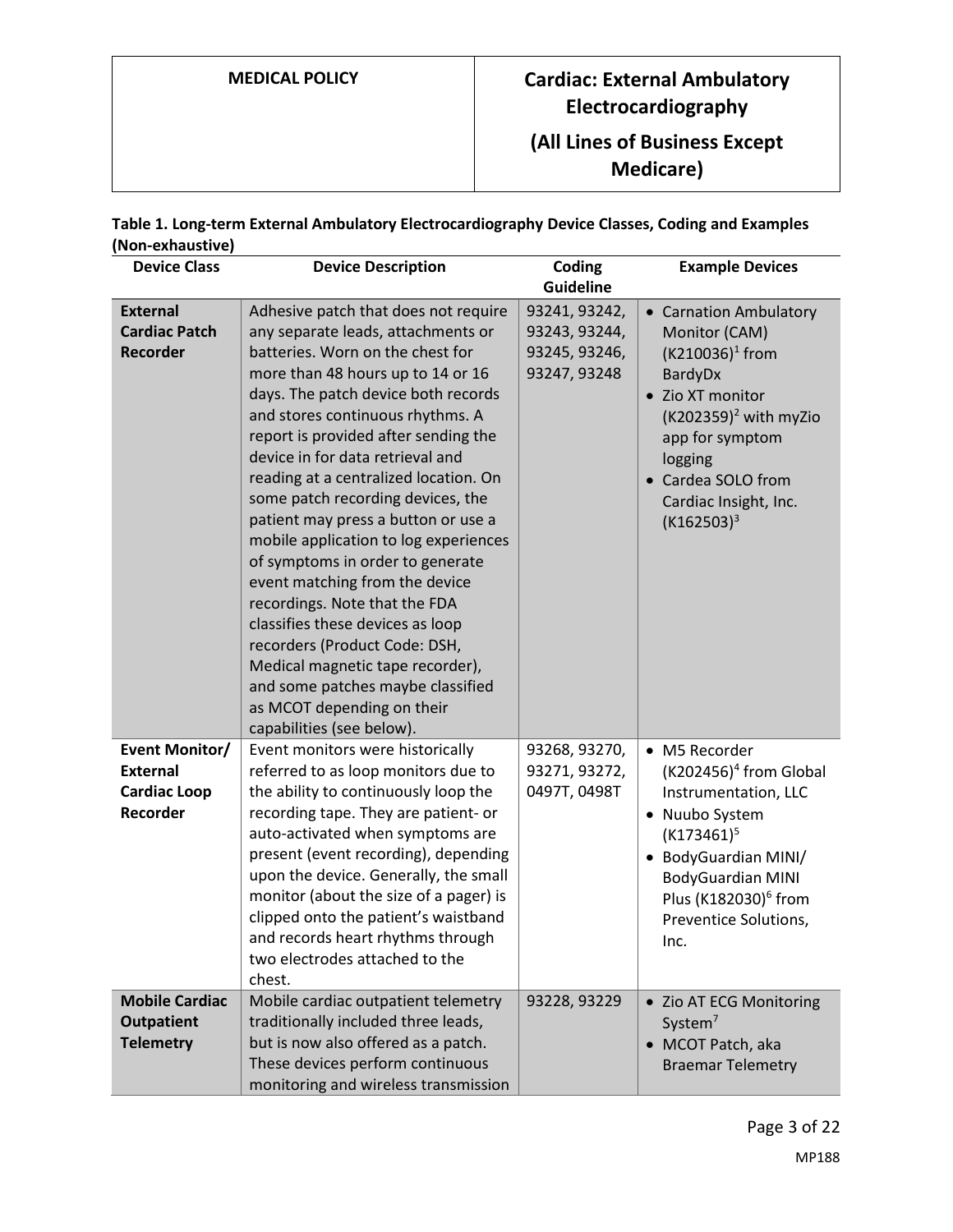| <b>MEDICAL POLICY</b>               | <b>Cardiac: External Ambulatory</b><br>Electrocardiography<br>(All Lines of Business Except<br><b>Medicare</b> ) |
|-------------------------------------|------------------------------------------------------------------------------------------------------------------|
|                                     |                                                                                                                  |
| to a centralized reporting location | Patch System, Model                                                                                              |

| for up to 30 days. Symptomatic        | BTPS1000 (K153473) <sup>8</sup> |
|---------------------------------------|---------------------------------|
| events may be triggered by the        | • ECG Mini System               |
| patient or automatically by the       | <b>Continuous ECG</b>           |
| device and wirelessly transmitted for | Monitor and                     |
| physician review and interpretation.  | Arrhythmia Detector             |
| Product Code: DSI.                    | $(K151269)^9$                   |
|                                       | • BodyGuardian Heart            |
|                                       | (K151188) <sup>10</sup> from    |
|                                       | Preventice Solutions,           |
|                                       | Inc.                            |

# **CPT/HCPCS CODES**

|                                                                             | <b>All Lines of Business Except Medicare</b>                                                                                                                                                                                                                                                                                                                                                                                                                                                                                                                                             |  |
|-----------------------------------------------------------------------------|------------------------------------------------------------------------------------------------------------------------------------------------------------------------------------------------------------------------------------------------------------------------------------------------------------------------------------------------------------------------------------------------------------------------------------------------------------------------------------------------------------------------------------------------------------------------------------------|--|
|                                                                             | <b>Prior Authorization Required</b>                                                                                                                                                                                                                                                                                                                                                                                                                                                                                                                                                      |  |
|                                                                             | <b>Mobile Cardiac Outpatient Telemetry (MCOT)</b>                                                                                                                                                                                                                                                                                                                                                                                                                                                                                                                                        |  |
| 93228                                                                       | External mobile cardiovascular telemetry with electrocardiographic recording,<br>concurrent computerized real time data analysis and greater than 24 hours of accessible<br>ECG data storage (retrievable with query) with ECG triggered and patient selected<br>events transmitted to a remote attended surveillance center for up to 30 days; review<br>and interpretation with report by a physician or other qualified health care professional                                                                                                                                      |  |
| 93229                                                                       | External mobile cardiovascular telemetry with electrocardiographic recording,<br>concurrent computerized real time data analysis and greater than 24 hours of accessible<br>ECG data storage (retrievable with query) with ECG triggered and patient selected<br>events transmitted to a remote attended surveillance center for up to 30 days; technical<br>support for connection and patient instructions for use, attended surveillance, analysis<br>and transmission of daily and emergent data reports as prescribed by a physician or<br>other qualified health care professional |  |
| Event Monitor/External Cardiac Loop Recorder (ELR) with Attended Monitoring |                                                                                                                                                                                                                                                                                                                                                                                                                                                                                                                                                                                          |  |
| 0497T                                                                       | External patient-activated, physician- or other qualified health care professional-<br>prescribed, electrocardiographic rhythm derived event recorder without 24 hour<br>attended monitoring; in-office connection                                                                                                                                                                                                                                                                                                                                                                       |  |
| 0498T                                                                       | External patient-activated, physician- or other qualified health care professional-<br>prescribed, electrocardiographic rhythm derived event recorder without 24 hour<br>attended monitoring; review and interpretation by a physician or other qualified health<br>care professional per 30 days with at least one patient-generated triggered event                                                                                                                                                                                                                                    |  |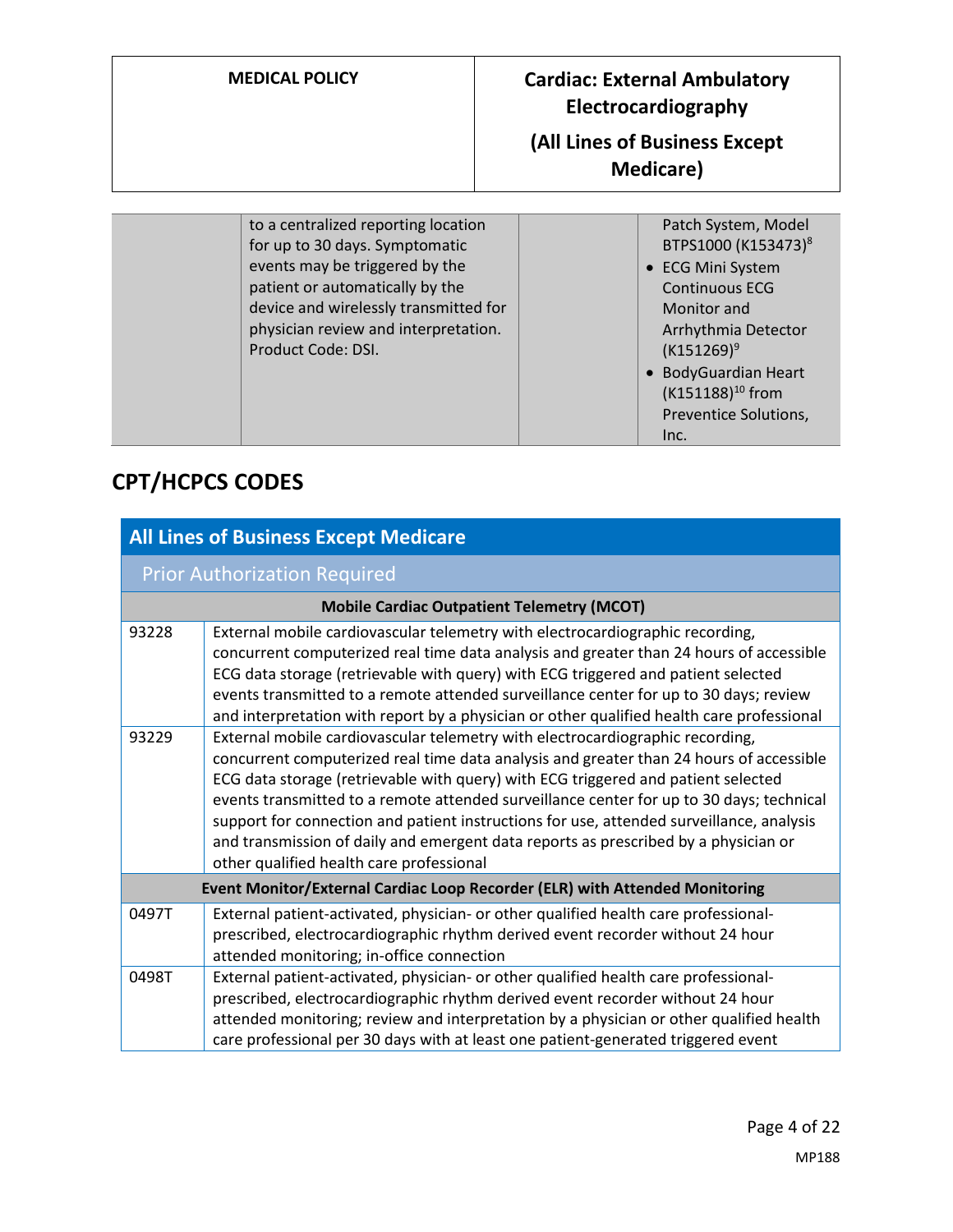# **MEDICAL POLICY Cardiac: External Ambulatory Electrocardiography**

# **(All Lines of Business Except Medicare)**

| <b>No Prior Authorization Required</b> |                                                                                      |
|----------------------------------------|--------------------------------------------------------------------------------------|
| <b>External Cardiac Patch Recorder</b> |                                                                                      |
| 0295T                                  | Termed 1/1/2021 External electrocardiographic recording for more than 48 hours up to |
|                                        | 21 days by continuous rhythm recording and storage; includes recording, scanning     |
|                                        | analysis with report, review and interpretation                                      |
|                                        | Note: 0296T-0298T will be denied as not covered when billed with 0295T               |
| 0296T                                  | Termed 1/1/2021 External electrocardiographic recording for more than 48 hours up to |
|                                        | 21 days by continuous rhythm recording and storage; recording (includes connection   |
|                                        | and initial recording)                                                               |
| 0297T                                  | Termed 1/1/2021 External electrocardiographic recording for more than 48 hours up to |
|                                        | 21 days by continuous rhythm recording and storage; scanning analysis with report    |
| 0298T                                  | Termed 1/1/2021 External electrocardiographic recording for more than 48 hours up to |
|                                        | 21 days by continuous rhythm recording and storage; review and interpretation        |
| 93241                                  | External electrocardiographic recording for more than 48 hours up to 7 days by       |
|                                        | continuous rhythm recording and storage; includes recording, scanning analysis with  |
|                                        | report, review and interpretation                                                    |
| 93242                                  | External electrocardiographic recording for more than 48 hours up to 7 days by       |
|                                        | continuous rhythm recording and storage; recording (includes connection and initial  |
|                                        | recording)                                                                           |
| 93243                                  | External electrocardiographic recording for more than 48 hours up to 7 days by       |
|                                        | continuous rhythm recording and storage; scanning analysis with report               |
| 93244                                  | External electrocardiographic recording for more than 48 hours up to 7 days by       |
|                                        | continuous rhythm recording and storage; review and interpretation                   |
| 93245                                  | External electrocardiographic recording for more than 7 days up to 15 days by        |
|                                        | continuous rhythm recording and storage; includes recording, scanning analysis with  |
|                                        | report, review and interpretation                                                    |
| 93246                                  | External electrocardiographic recording for more than 7 days up to 15 days by        |
|                                        | continuous rhythm recording and storage; recording (includes connection and initial  |
|                                        | recording)                                                                           |
| 93247                                  | External electrocardiographic recording for more than 7 days up to 15 days by        |
|                                        | continuous rhythm recording and storage; scanning analysis with report               |
| 93248                                  | External electrocardiographic recording for more than 7 days up to 15 days by        |
|                                        | continuous rhythm recording and storage; review and interpretation                   |
|                                        | Event Monitor/External Cardiac Loop Recorder (ELR) without Attended Monitoring       |
| 93268                                  | External patient and, when performed, auto activated electrocardiographic rhythm     |
|                                        | derived event recording with symptom-related memory loop with remote download        |
|                                        | capability up to 30 days, 24-hour attended monitoring; includes transmission, review |
|                                        | and interpretation by a physician or other qualified health care professional        |
| 93270                                  | External patient and, when performed, auto activated electrocardiographic rhythm     |
|                                        | derived event recording with symptom-related memory loop with remote download        |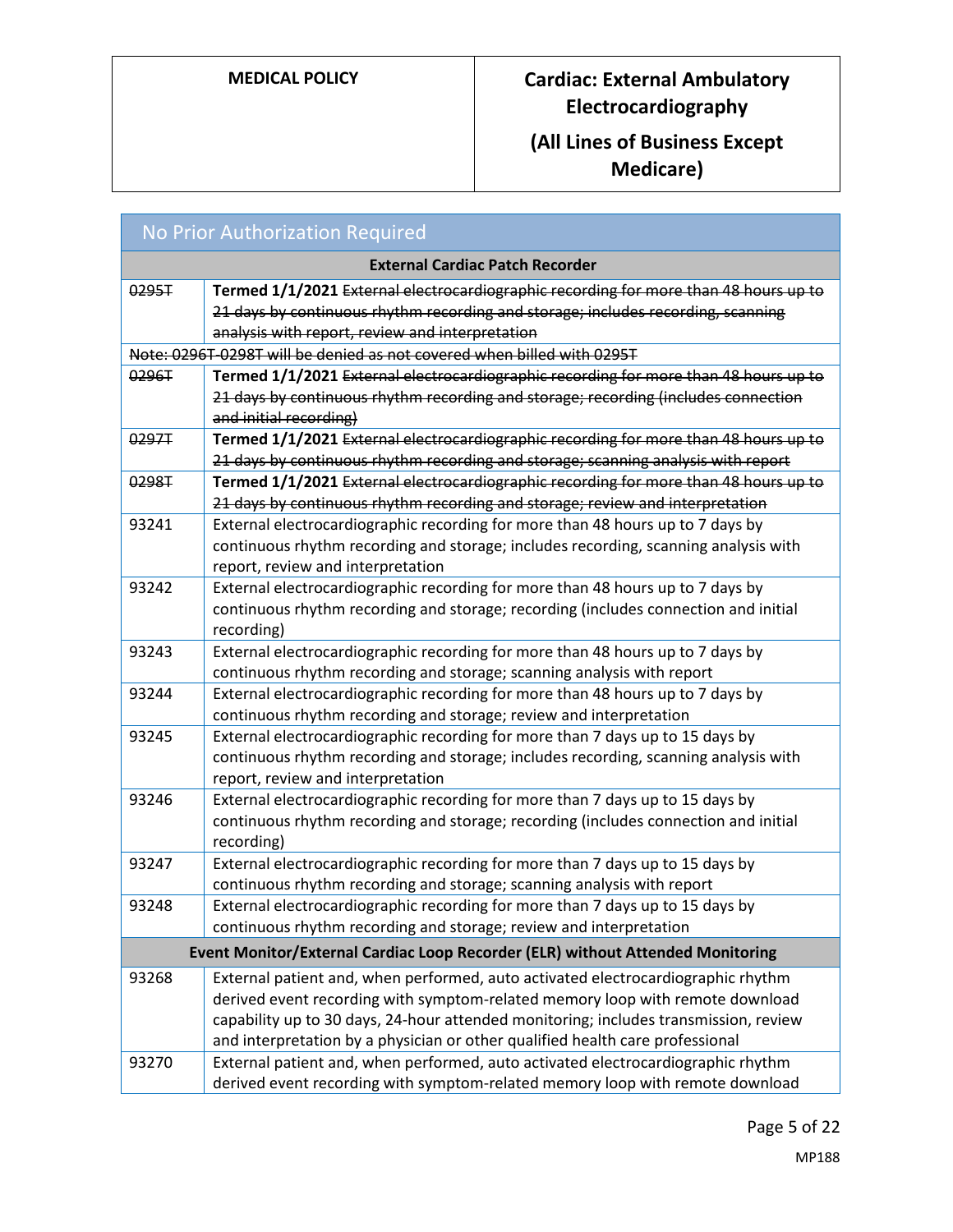|       | capability up to 30 days, 24-hour attended monitoring; recording (includes connection,<br>recording, and disconnection)                                                                                                                                                                                             |
|-------|---------------------------------------------------------------------------------------------------------------------------------------------------------------------------------------------------------------------------------------------------------------------------------------------------------------------|
| 93271 | External patient and, when performed, auto activated electrocardiographic rhythm<br>derived event recording with symptom-related memory loop with remote download<br>capability up to 30 days, 24-hour attended monitoring; transmission and analysis                                                               |
| 93272 | External patient and, when performed, auto activated electrocardiographic rhythm<br>derived event recording with symptom-related memory loop with remote download<br>capability up to 30 days, 24-hour attended monitoring; review and interpretation by a<br>physician or other qualified health care professional |
|       | <b>Unlisted Codes</b>                                                                                                                                                                                                                                                                                               |
|       | All unlisted codes will be reviewed for medical necessity, correct coding, and pricing at the<br>claim level. If an unlisted code is billed related to services addressed in this policy then<br>prior-authorization is required.                                                                                   |
| 93799 | Unlisted cardiovascular service or procedure                                                                                                                                                                                                                                                                        |

# **DESCRIPTION**

### Cardiac Arrhythmia

A cardiac arrhythmia is an irregular heartbeat. Although arrhythmias are common, especially with increased age, some arrhythmias can be dangerous and require prompt diagnosis and management. Diagnosing arrhythmias can be difficult because some are asymptomatic or occur infrequently and unpredictably.<sup>11</sup> When a cardiac arrhythmia does cause symptoms, they typically include pre-syncope (feeling faint), syncope (fainting), palpitations, or dizziness. Due to these variations in the clinical presentation of cardiac arrhythmias, long-term ambulatory monitoring is sometimes necessary to obtain an accurate diagnosis.

### Cryptogenic Stroke

A stroke is a "brain attack" and occurs when blood flow to the brain is cut off. Cryptogenic stroke is a stroke of unknown origin. Every year in the United States, about one third of all strokes are classified as cryptogenic. Atrial fibrillation (a type of cardiac arrhythmia that causes poor blood flow) is the leading preventable cause of recurrent stroke; therefore, early detection and treatment of atrial fibrillation is critical.

### Holter Monitor

Ambulatory Holter electrocardiography is considered the standard of care for diagnosing a suspected cardiac arrhythmia in patients who exhibit frequent symptoms.<sup>12</sup> The battery powered device is the size of a small camera and monitors heart rhythms through small electrodes attached to the chest. This noninvasive test provides continuous ECG data over a 24 to 48 hour time period. After the monitoring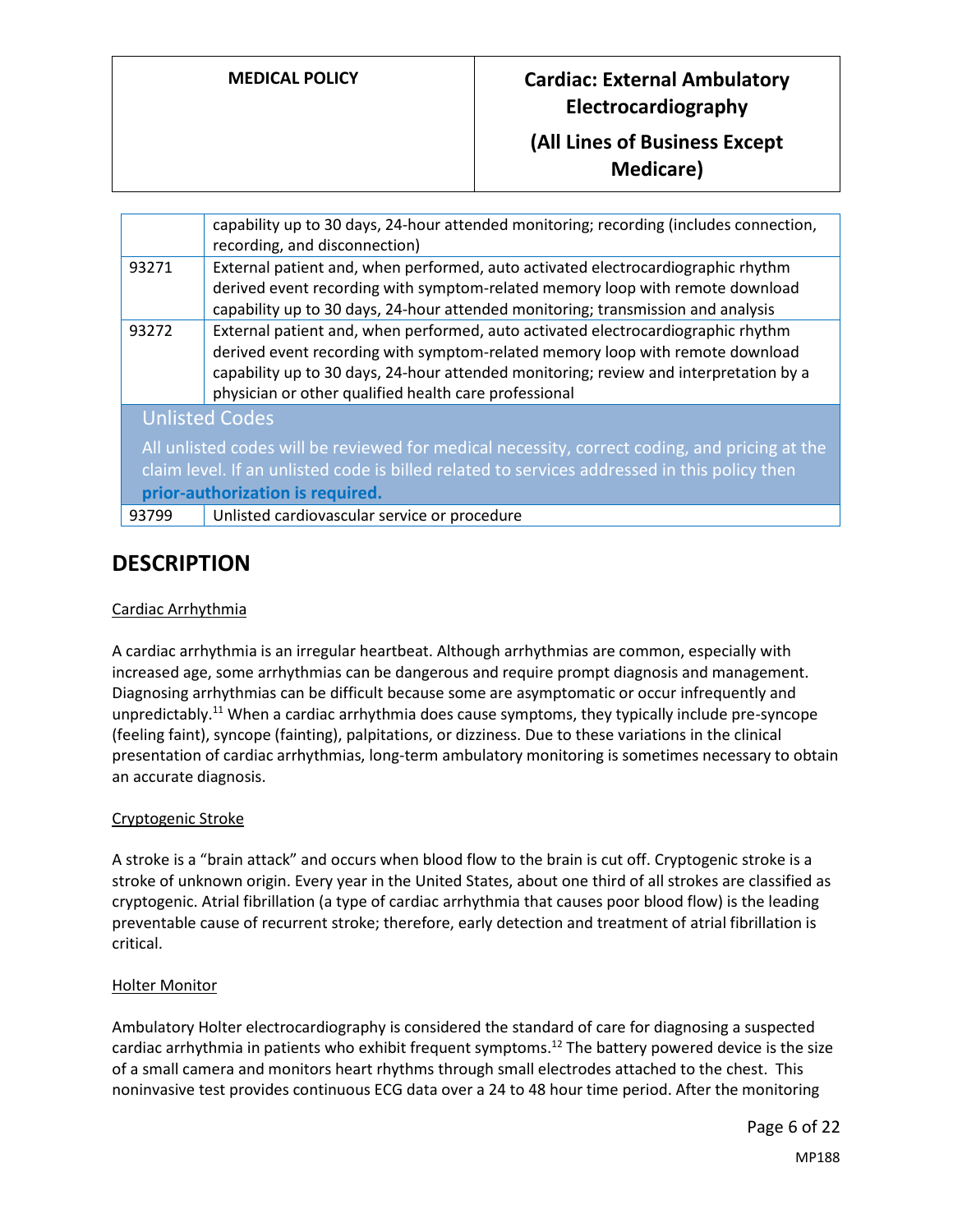period, the device is returned to the physician's office where the ECG data is downloaded and reviewed. Due to the short monitoring period, Holter ECGs are not considered long-term cardiac monitors and can be ineffective for detecting infrequent or unpredictable arrhythmias.<sup>11</sup>

### External Ambulatory Electrocardiography (ECG)

External ambulatory ECGs are diagnostic instruments capable of recording heart rhythms while a patient is engaged in daily activities. Typically, these devices record patient-activated or auto-detected ECG data for 21 to 30 days. A diagnostic ECG is considered the gold standard for diagnosing cardiac arrhythmias; however, due to the infrequent nature of some arrhythmias standard 48 hour tests might not provide a diagnosis. <sup>13</sup> Long-term ECG monitors can be more suitable for diagnosing an arrhythmia that is so infrequent it would not be diagnosed by a standard 12-lead EKG or Holter Monitor.<sup>14</sup> Although there are several technologies that provide long-term ECG monitoring, this policy will address external loop recorders, external patch recorders (e.g., ZioPatch®), and mobile cardiac outpatient telemetry (e.g., CardioNet<sup>®</sup> MCOT).

### *External Patch Recorders*

External patch recorders (e.g., Zio XT monitor from iRhythm) are small, water-resistant, adhesive one lead ECGs that attach to the chest and provide ECG monitoring for up to 16 days. The device continuously records and stores rhythm data, though many models also allow the wearer to press a button or use a mobile device app when symptoms are detected to allow for symptom-rhythm correlation. At the end of the monitoring period the patch is mailed to a central location for analysis. A diagnostic report is then provided to the patient and physician. Some patches have more technological capabilities and are loop recorders, and patch devices may also have wireless transmission capabilities to even be considered MCOT.

### *Event Monitor / External Loop Recorder (ELR)*

Event monitors were historically termed external loop recorders due to the continuously recording tape that could loop and record multiple events over a long period of time. Event monitors are generally small, portable devices clipped onto the patient's waistband, recording heart rhythms through two electrodes attached to the chest that provide up to 30 days of ECG data. However, there is also at least one patch version of this device class type that also includes the ability to wirelessly send event reports to a centralized monitoring location (Zio AT ECG Monitoring System from iRhythm). Event recorders can be patient activated when symptoms begin or auto-activated when the monitor detects an arrhythmia. Auto-activated event monitors are recommended for patients who experience incapacitating cardiac arrhythmia symptoms (e.g., syncope).<sup>15</sup>

### *Mobile Cardiac Outpatient Telemetry (MCOT)*

Mobile Cardiac Outpatient Telemetry (MCOT) provides real-time, continuous heart rhythm monitoring through proprietary cardiac arrhythmia detection algorithms and wireless data transmission to a staffed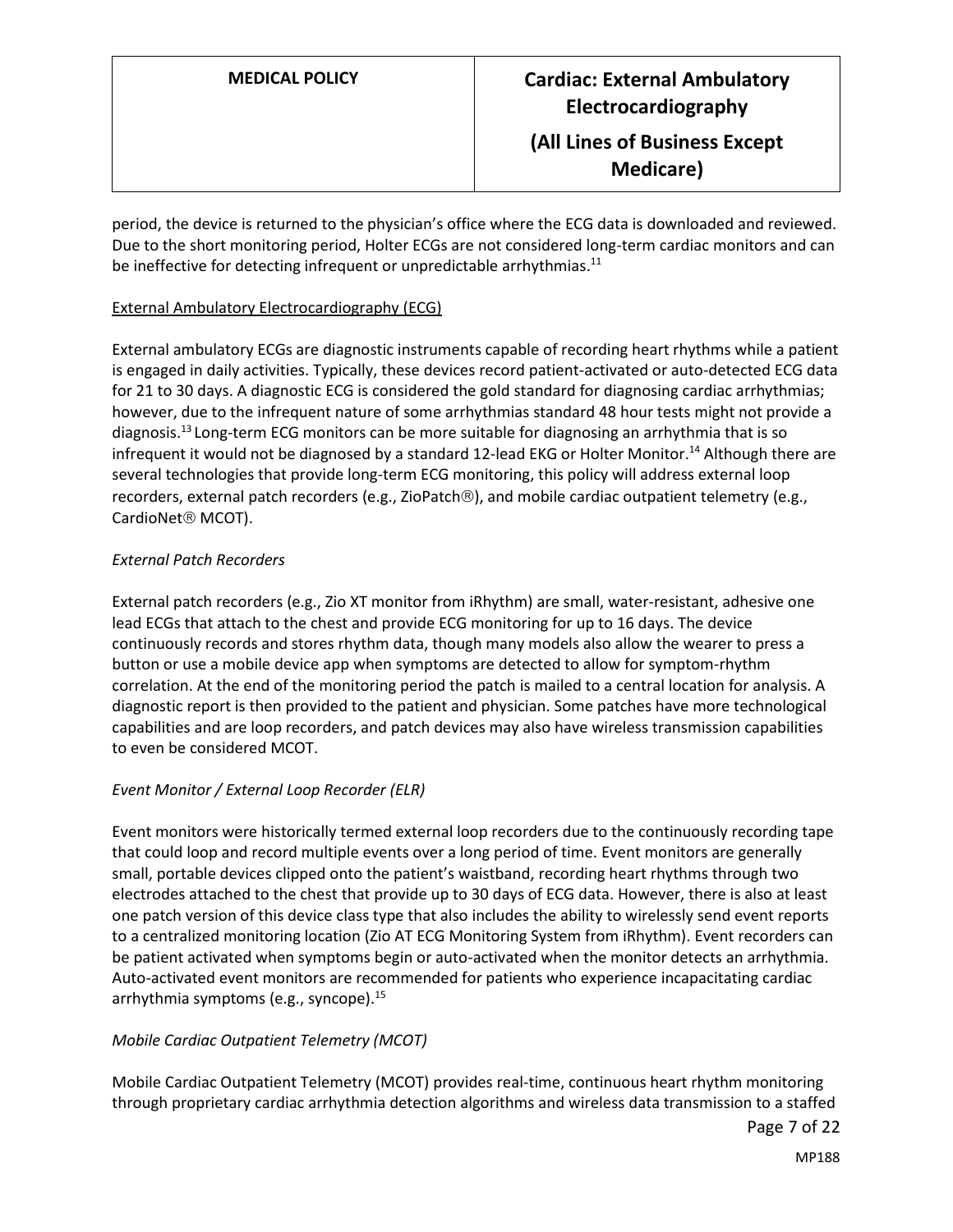central location (i.e., remote monitoring). CardioNet, Inc. first offered these devices in the early 2000's after obtaining FDA approval as an arrhythmia detector and alarm (including ST-segment measurement and alarm) (Product Code: DSI). Initially MCOT<sup>™</sup> included a small sensor worn as a pendent or on a belt clip with 3 electrodes attached to the chest. Ten years after the initial MCOT<sup>TM</sup> launch, the company reincorporated and merged BioTel Heart technology into the new brand, BioTelemetry, Inc. An MCOT<sup>™</sup> Patch is also FDA approved and marketed under this suite of brands, which emerged from their research branch, Braemar Manufacturing, Inc. Numerous other devices have joined this brand group due to acquisitions and mergers, including LifeWatch which offers the ECG Mini System Continuous ECG Monitor and Arrhythmia Detector (K151269). In 2021, BioTelemetry, Inc was acquired by Philips. Other companies offer combination patch and lead systems with various mobile device application options and central reporting methodologies.

# **REVIEW OF EVIDENCE**

A review of the ECRI, Hayes, Cochrane, and PubMed databases was conducted regarding the use of longterm ECG monitors for diagnosing cardiac arrhythmias. Below is a summary of the available evidence identified through June 2021.

### **External Ambulatory ECG Devices to Diagnose Atrial Fibrillation after Cryptogenic Stroke**

A 2015, systematic review and meta-analysis by Sposato et al. evaluated the diagnostic utility of sequential phases of cardiac monitoring for identifying atrial fibrillation in patients after cryptogenic stroke or transient ischemic attack.<sup>16</sup> The authors systematically reviewed peer-reviewed literature related to eight AF diagnostic methods: admission ECG, serial ECG, continuous inpatient ECG, continuous inpatient telemetry, Holter monitoring, mobile cardiac outpatient telemetry (MCOT), external loop recorders (ELR), and implantable loop recorders (ILR). Based on the cardiac monitoring method used and time to monitoring, the cardiac monitoring methods were divided into 4 screening phases. Phase 1 (acute assessment in emergency room) was an admission ECG. Phase 2 (in-hospital stay) involved a serial ECG, continuous inpatient ECG, continuous inpatient cardiac telemetry, and in-hospital Holter monitoring. Phase 3 (the first ambulatory period) was the 24-48 hour ambulatory Holter monitor. Phase 4 (second ambulatory period involving the use of long-term sophisticated monitoring methods, usually after previous diagnostic attempts with similar methods) included MCOT, ELR, and ILR.

The authors included 50 studies giving a sample size of n=11,658. The percentage of patients diagnosed with post-stroke AF through the different cardiac monitoring phases was 7.7% in phase 1, 5.1% in phase 2, 10.7% in phase 3, and 16.9% in phase 4. There was no significant difference between the proportion of patients diagnosed with post-stroke AF using the phase 4 cardiac monitoring methods (MCOT 15.6%, ELR 16.2%, and ILR 16.9%). Of note, the authors indicated that the post-stroke atrial fibrillation detected with implantable loop recorders long after stroke or transient ischemic attack might be incidental and not causally associated with the initial event. Overall, the proportion of patients diagnosed with poststroke atrial fibrillation after the four sequential screening phases was 23.7%.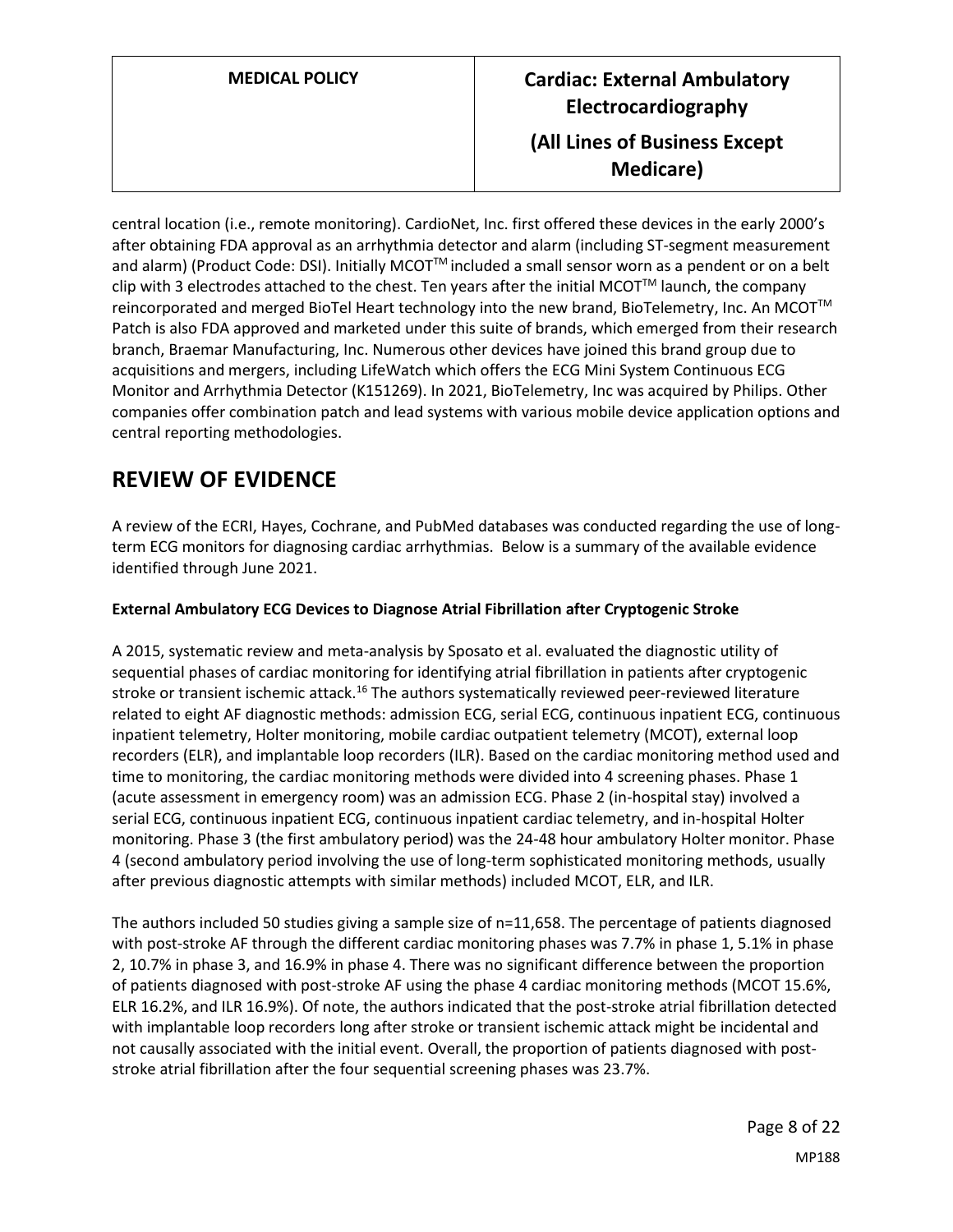Strengths of this study include the author's use of PRISMA and Cochrane methodology for systematically reviewing literature and evaluating study quality. Another methodological strength is the large sample size and the author's assessment of heterogeneity and publication bias before conducting the metaanalysis. The authors did not report the quality of included studies; however, they did acknowledge that of the included studies 46% have potential selection bias and 22% have potential funding bias. The division of the cardiac monitoring methods into different phases also introduces the possibility of misclassification bias. Ultimately, the authors concluded that "by sequentially combining cardiac monitoring methods, atrial fibrillation might be newly detected in nearly a quarter of patients with stroke or transient ischemic attack."<sup>16</sup>

### **Event Monitor/External Loop Recorder (ELR)**

### Randomized Controlled Trials (RCTs)

An RCT by Gladstone and colleagues evaluated ambulatory ECG monitoring for the diagnosis and treatment of patients with unexplained stroke (EMBRACE trial).<sup>14</sup> The RCT enrolled 572 patients who were 55 years of age or older, without known atrial fibrillation (AF), and who had a cryptogenic stroke or transient ischemic attack (TIA) within the previous 6 months. Patients were randomized 1:1 to undergo ambulatory ECG monitoring with a 30-day event-triggered external loop recorder (ELR) or 24-hour Holter monitoring (n=286 ELR; n=285 controls). The primary outcome was ECG-detected AF episodes lasting more than 30 seconds within 90 days after randomization.

At 90 days post-randomization, 97.7% of patients were available for follow-up evaluation. The ELRs recorded 218 AF episodes lasting more than 30 seconds in 44 patients within the first 30 days of monitoring. AF was detected in 16.1% of the ELR group, compared to 3.2% of the control group. ELRs were also superior for detection of continuous AF lasting more than 2.5 minutes compared to the control group (9.9% vs. 2.5%). Also of note, the AF detection rate was significantly higher among patients who underwent randomization within 3 months after the initial stroke or TIA compared to patients who underwent randomization after more than 3 months.

Strengths of this RCT include the randomized, controlled design, large sample size, control group comparison, low attrition rates, and the use of intention-to-treat analysis. Limitations include the lack of blinding and patient non-compliance (18% of patients used the ELR for less than 3 weeks). The authors indicated another limitation is the inability to evaluate the total burden of AF per patient because of the ELRs limited recording capacity. The authors concluded "noninvasive ambulatory ECG monitoring for a target of 30 days significantly improved the detection of atrial fibrillation by a factor of more than five compared with the standard practice of short-term ECG monitoring."<sup>14</sup>

A 2003, prospective, randomized study by Sivakumaran et al. evaluated the diagnostic yield of ELRs versus Holter monitors for identifying cardiac arrhythmias.<sup>17</sup> They enrolled n=100 patients and randomly assigned them to receive either a 48 hour Holter or an ELR for 1 month. An arrhythmia was identified or excluded in 63% of ELR patients and 24% of Holter patients. The overall probability for symptom-rhythm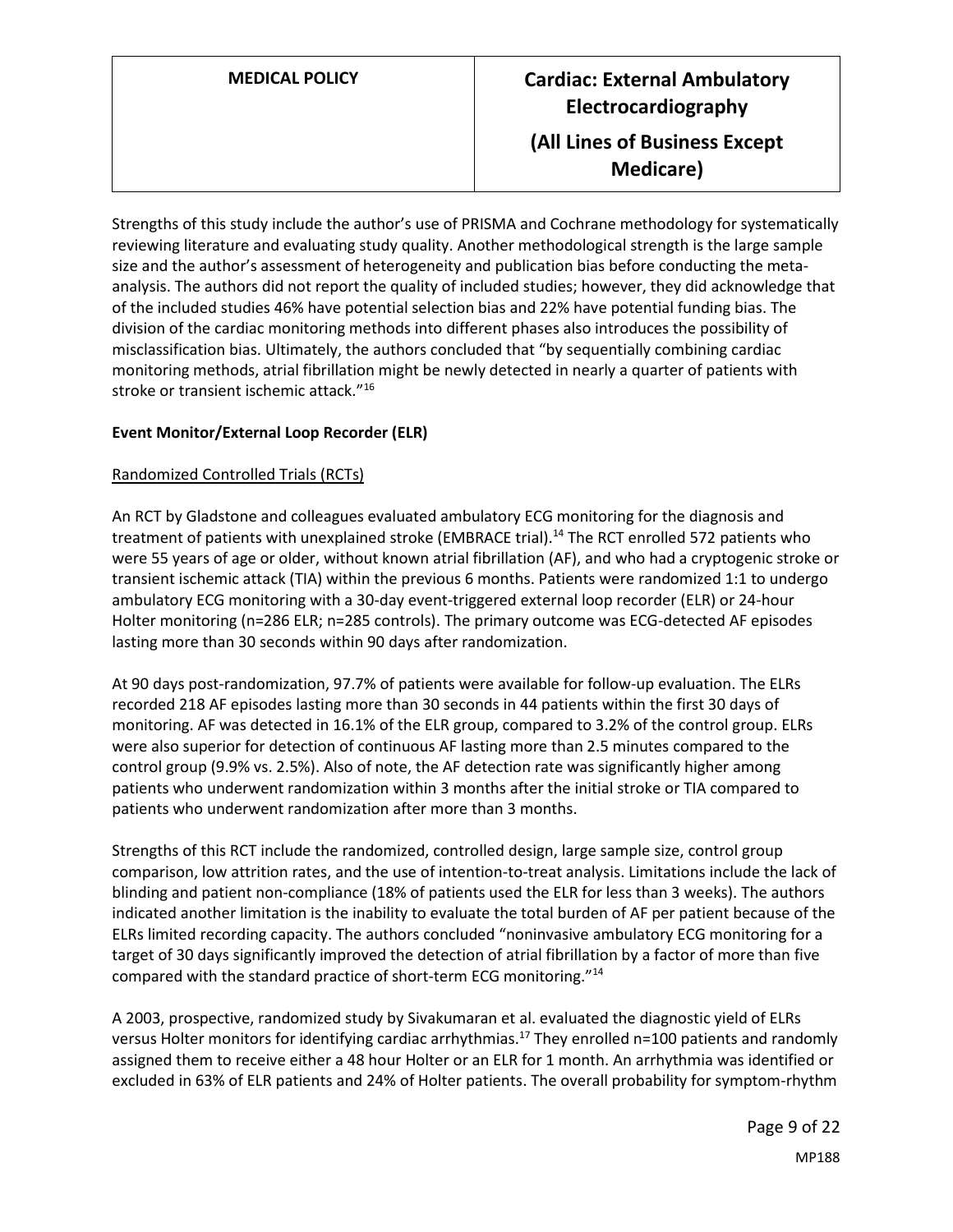correlation was 56% for ELR patients and 22% for Holter patients. Of the ELR patients, 23% failed to activate the loop recorder properly when symptoms recurred.

Methodological strengths of this study included its prospective, randomized design and recruitment from several different health centers; therefore creating similar baseline characteristics between both study arms. Limitations included the small sample size, lack of blinding, lack of power calculations, and the substantial difference in follow-up duration between the two groups (48 hours versus 1 month). The authors concluded ELR has a significantly higher diagnostic yield than Holter monitoring, but clinical utility might be limited in the user's inability to properly operate the ELR.

### Nonrandomized Studies

In 2005, Reiffel et al. published a retrospective review of the Lifewatch (a commercial cardiac monitoring company) database records in order to compare the diagnostic yield of Holter monitoring versus patient-activated external loop recorders (ELR) versus auto-activated ELR.<sup>18</sup> Of the database containing 100,000 records, the authors randomly selected 1,800 for review (600 records from each of the 3 different monitoring groups). The diagnostic yields were 6.2% for Holter monitoring, 17% for patientactivated ELR, and 36% for auto-activated ELR. The auto-activated ELR was also significantly better at capturing asymptomatic events compared to the patient-activated ELR (52 events versus 1 event).

Methodological strengths of this study include the large sample size, head-to-head comparison of three different cardiac monitoring methods, and randomly choosing database records for review. Limitations include its nonrandomized, retrospective design, and substantial difference in follow-up duration between the comparison groups (48 hours versus 1 month). Bias is also likely due to the selection of records from one patient database.

### **External Patch Recorders**

### Systematic Reviews

In 2020, Hayes published updated health technology assessment of the Zio Patch from IRhythm Technologies, Inc.<sup>19</sup> The review included 10 clinical studies that evaluated the efficacy of Zio Patch for diagnosing cardiac arrhythmias (1 poor-quality RCT with subsequent cohort study; 3 poor-quality cohort studies; 6 very poor-quality registry analyses).<sup>19</sup> The systematic review suggested that there is good correlation between Zio Patch and Holter monitoring for detection of clinically significant cardiac arrhythmias. The results also indicated that the longer monitoring time with Zio Patch can improve the detection of cardiac arrhythmias in some patients. Use of the Zio Patch was also shown to be advantageous for detection of asymptomatic cardiac events. The patch was well tolerated across study populations and had very few device-related adverse events. However, diagnostic and clinical limitations were seen in the devices ability to correlate patient symptoms with a corresponding cardiac arrhythmia; therefore limiting a symptom-rhythm correlation. Hayes gave an overall "C" rating for the use of Zio® Patch for long-term ambulatory electrocardiography in adults with known or suspected arrhythmias (potential but unproven benefit). Hayes gave "D2" ratings (insufficient evidence) for use of the Zio Patch

Page 10 of 22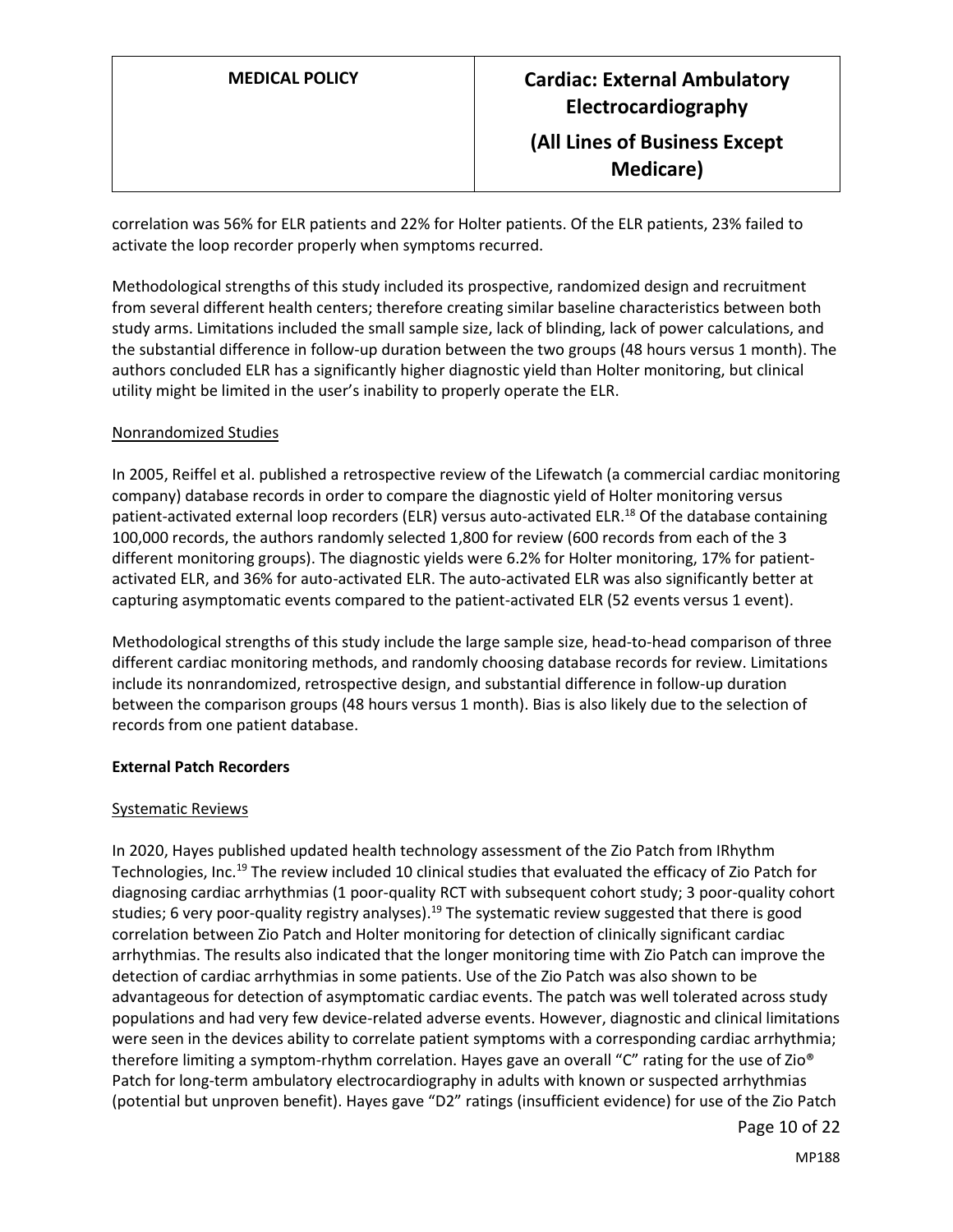in children and asymptomatic adults who are at-risk of developing an arrhythmia. Hayes concluded that "there is insufficient evidence to draw conclusions regarding the clinical validity or utility of the Zio Patch."

In 2018, ECRI published an evidence review evaluating the efficacy of the Carnation Ambulatory Monitor (CAM) for diagnosing cardiac arrhythmias.<sup>20</sup> Having searched the literature through May 2018, ECRI identified and reviewed 2 comparative studies (n=80) and 4 conference abstracts. Studies reported evidence of some clinical utility as a primary diagnostic tool for cardiac arrhythmias. Nonetheless, investigators concluded that the limited quantity and quality of data (e.g. small sample sizes, lack of randomization, and lack of blinding) limited studies' validity.

In 2018, the United States Preventive Services Task Force (USPSTF) published a commissioned systematic review and meta-analysis evaluating the use of electrocardiogram (ECG) screening of asymptomatic people 65 years of age or older to identify occult atrial fibrillation (AF).<sup>21</sup> Evidence regarding the diagnostic accuracy of screening tests for AF was not collected. Independent investigators systematically searched the literature through May 2018, identified eligible studies, assessed study quality, extracted data and pooled results. In total, 17 studies were included for review (n=135,500). Investigators found that while systematic screening with ECG identified more new cases of AF than no screening, it did not identifsy more cases than an approach using pulse palpitation. Investigators concluded that some evidence demonstrated that screening for AF with ECG is associated with small-tomoderate harms (e.g. potential for misdiagnosis, additional testing and invasive procedures, and overtreatment) but that evidence was inadequate to determine the net benefit of screening with ECG.

In 2018, Ramkumar and colleagues published a systematic review and meta-analysis evaluating atrial fibrillation detection using single lead portable electrocardiographic monitoring compared to Holter monitoring.<sup>22</sup> Independent investigators searched the literature through May 2017, identified eligible studies, assessed study quality, extracted data and pooled results. In total, 18 studies using portable electrocardiography monitoring were included for review (n=117,436), as were 36 studies using Holter monitoring (n=8,498). The AF detection rate using portable ECG monitoring was 1.7% (95% CI 1.4 to 2.1), with significant heterogeneity between studies (I2=94% for single-lead ECG monitoring, 87% for Holter monitoring). There was a moderate linear relationship between total monitoring time and AF detection rate (r=0.65, p=0.003), and meta-regression identified total monitoring time (p=0.005) and body mass index (p=0.01) as potential contributors to heterogeneity. Across 8 studies, the detection rate (4.8%, 95%CI 3.6% to 6.0%), which performed multiple ECG recordings was comparable to that with 24 hours Holter (4.6%, 95%CI 3.5% to 5.7%). Study limitations included heterogeneity in patient cohorts across studies, heterogeneity of type/duration of monitoring and type of device used, both of which limit possible comparisons between ECG and Holter patient groups and undermine results' generalizability. Despite these limitations, investigators concluded that portable ECG devices may offer an efficient screening option for AF compared with Holter monitoring.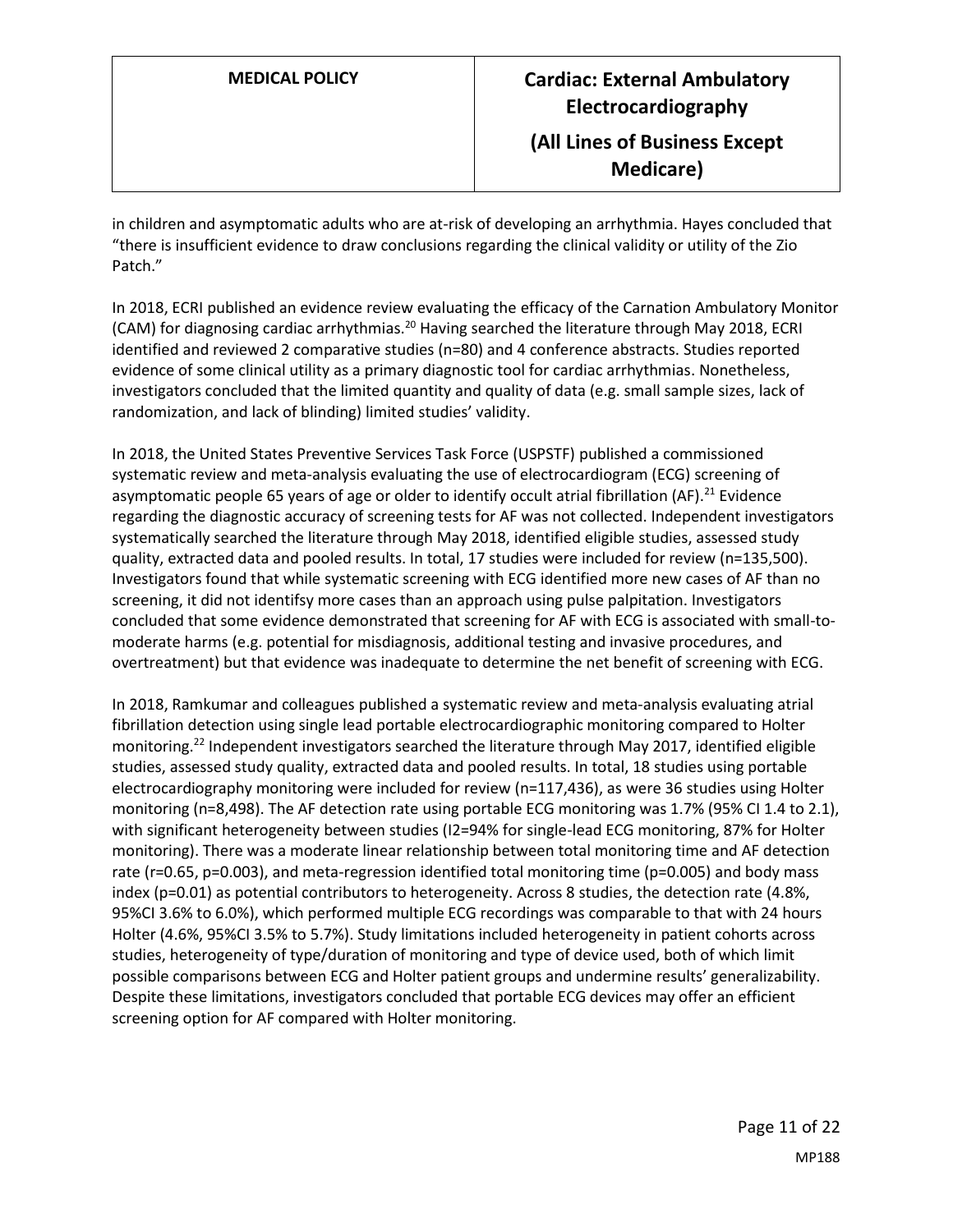### Randomized Controlled Trials (RCTs)

No RCTs were identified which compared external patch recorders (e.g., Zio® Patch) to other standard of care ambulatory cardiac monitors.

### Nonrandomized Studies

In a 2013 self-controlled prospective cohort study Barrett et al. compared the standard of care (Holter monitor) with the new Zio® Patch technology.<sup>23</sup> Participants were recruited from referrals for ambulatory cardiac monitoring at a California hospital. In all, n=146 patients were recruited to simultaneously use both devices for the first 24 hours and only Zio® Patch for the remainder of the monitoring period (up to 14 days). In the first 24 hours of monitoring, Zio® Patch had a lower diagnostic yield for total arrhythmias compared to the Holter monitor (52 versus 61) but a similar yield for significant cardiac arrhythmias (27 versus 24 events). The longer monitoring time of Zio® Patch significantly increased the diagnostic yield of clinically relevant arrhythmias (27 events in the first 24 hours to 41 events by day 14).

Methodological strengths of this study included the head-to-head comparison of the two different technologies, power analysis to determine the sample size needed for statistically meaningful comparisons, and data from each device being analyzed by different independent investigators. Limitations include the prospective cohort design, small sample size, no measure of clinical performance (e.g., sensitivity and specificity), no comparison after 24 hours, and recruitment from only one hospital. There is also potential funding bias due to study sponsorship by the Zio® Patch manufacturers (iRhythm™). The authors concluded that the adhesive monitoring patch detects significantly more arrhythmias and may soon replace conventional Holter monitoring for the detection of cardiac arrhythmias.

In 2013, Rosenberg et al. published a self-controlled cohort study to compare the Zio® Patch with a 24 hour Holter monitor.<sup>24</sup> Participants were enrolled from a pool of patients undergoing atrial fibrillation (AF) management at a Massachusetts hospital. A total of 74 patients were recruited and given both devices to use simultaneously for the first 24 hours and only the Zio® Patch thereafter. In the first 24 hours, both devices were similar in identifying AF events and assessing AF burden. The diagnostic yield of Zio® Patch was also significantly improved with increased monitoring time (34% at 24 hours versus 58% by 14 days). The results also suggest that Zio® Patch changes the classification of AF and may detect other significant arrhythmias.

Strengths of this study included the head-to-head comparison of the two different technologies and the data being analyzed and interpreted by independent, blinded reviewers. Methodological limitations include the nonrandomized cohort design, small sample size, no head-to-head comparison beyond 24 hours, patient recruitment from only one hospital, and no measure of clinical performance (e.g., sensitivity and specificity). There is also potential funding bias due to study sponsorship by the Zio® Patch manufacturers (iRhythm™). The authors concluded that the, "Zio Patch was well tolerated, and allowed significantly longer continuous monitoring than a Holter, resulting in an improvement in clinical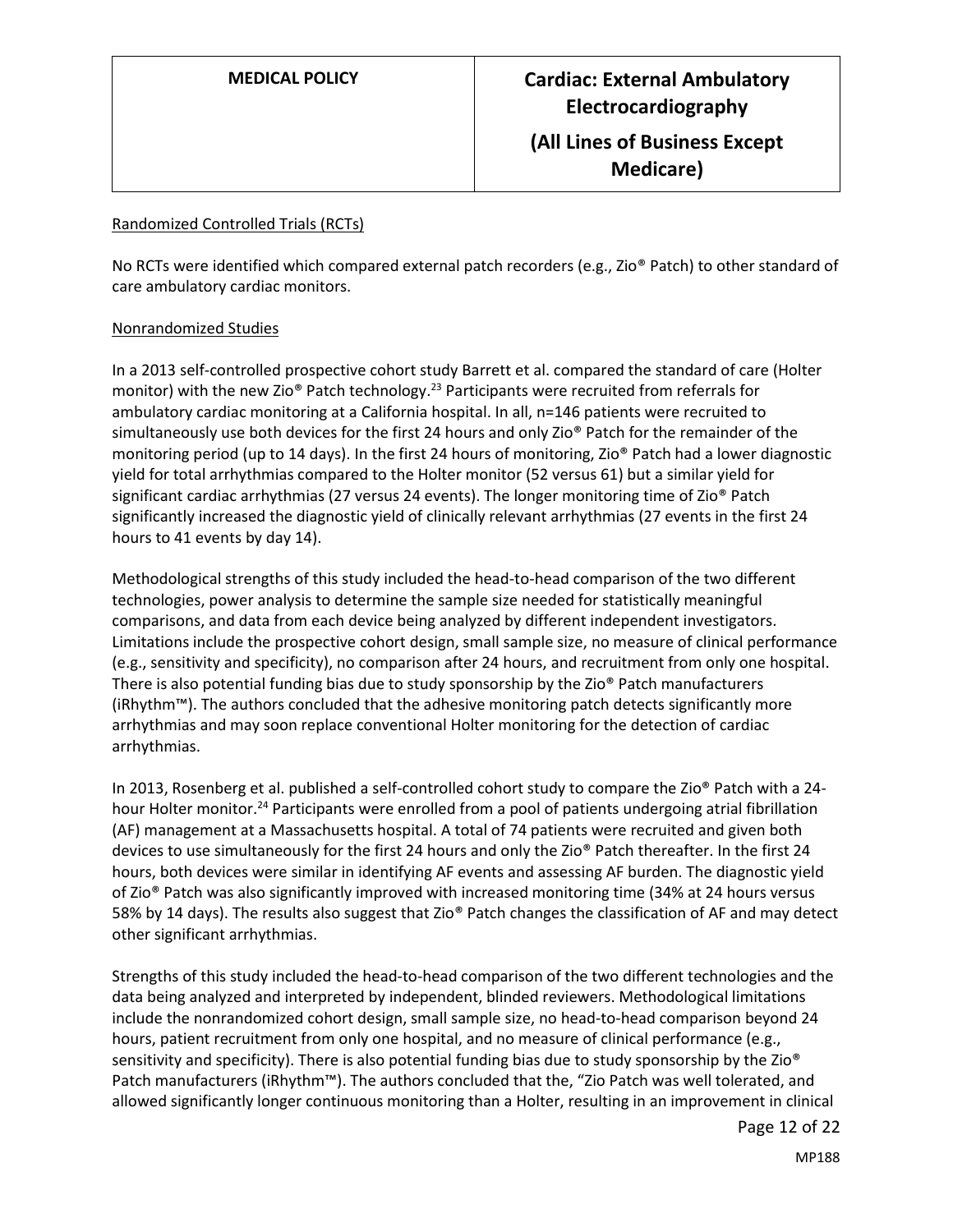accuracy, the detection of potentially malignant arrhythmias, and a meaningful change in clinical management."<sup>24</sup>

Three additional nonrandomized studies (1 prospective cohort study and 2 cross-sectional studies) were identified that evaluated Zio® Patch for diagnosing cardiac arrhythmias.<sup>25-27</sup> All three studies suggest that Zio® Patch is well tolerated and the extended monitoring period may identify or confirm significant cardiac arrhythmias not diagnosed with standard Holter monitoring.

### **Mobile Cardiac Outpatient Telemetry (MCOT)**

Cardiac Arrhythmias

### *Systematic Reviews*

In 2019, ECRI conducted an evidence review of outpatient cardiac telemetry monitors for diagnosing and managing cardiac arrhythmias.<sup>28</sup> Searching the literature through February 2019, investigators reviewed the full text of three studies and abstracts of three studies reporting data on 90,590 patients. One systematic review assessing 50 studies (n = 11,658) compared the CardioNet MCOT monitor with external and implanted event recorders and reported on AF diagnostic yields after stroke or transient ischemic attack. One patient registry study (n = 78,490) compared CardioNET MCOT with the autotrigger looping event recorder (AT-LER) and reported on diagnostic yield and time to diagnosis in patients with suspected arrhythmias. A case series(n = 100) reported on diagnostic yield with the SEEQ telemetry monitor in patients with suspected arrhythmia and negative 24-hour Holter monitoring. One diagnostic cohort study (n = 36) reported on diagnostic accuracy for automated long QT syndrome detection with the BodyGuard telemetry monitor compared with manual ECG recording review. One study (n = 152) reported on the BioMonitor implanted telemetry system's sensitivity compared with that of 48-hour Holter monitoring.

Limitations included studies' small sample sizes, inadequate follow-up and a lack of prospective studies. Evidence to date has also yet to assess clinical utility, only indirect evidence pertaining to diagnostic yield. Investigators concluded that evidence on the whole was "inconclusive."<sup>28</sup>

### *Randomized Controlled Trials (RCTs)*

In 2006 prospective, multi-center, randomized study Rothman et al. evaluated the diagnostic utility of mobile cardiac outpatient telemetry (MCOT) versus external loop recorders (ELR) for identifying suspected cardiac arrhythmias.<sup>29</sup> A total of 305 patients who had symptoms of syncope, pre-syncope, or severe palpitations were recruited across 17 health centers and randomized to receive MCOT or ELR for up to 30 days. Investigators analyzed data of 266 participants who completed a minimum of 25 days of monitoring (134 MCOT and 132 ELR). A cardiac arrhythmia was diagnosed in 88% of MCOT patients compared to 75% of ELR patients. Also, the MCOT device was able to find more asymptomatic clinically significant arrhythmias than the ELR device (41% MCOT versus 14% ELR). In a subgroup of syncope and pre-syncope patients, a cardiac arrhythmia was diagnosed in 89% of MCOT patients versus 69% of ELR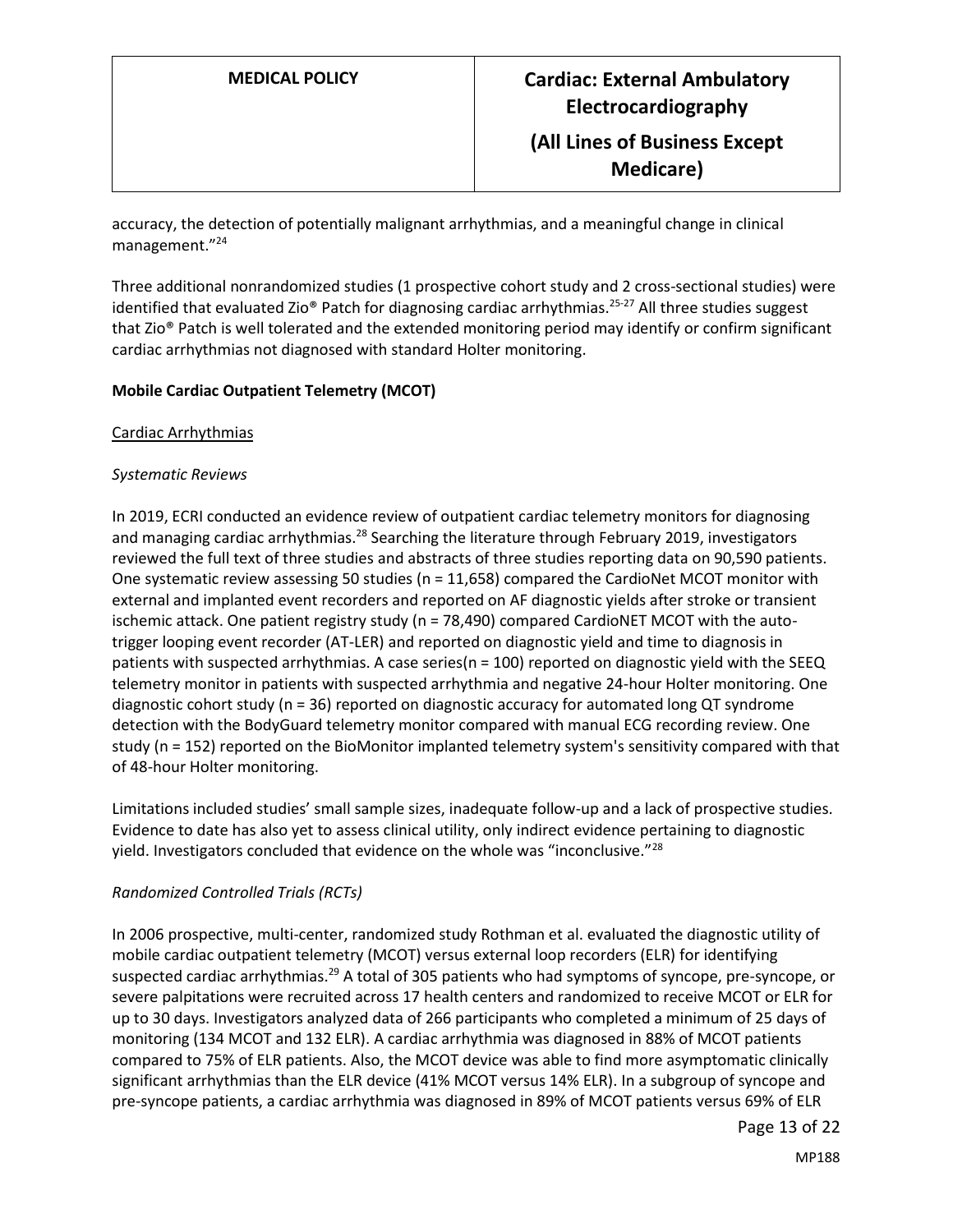patients. The ELR was superior at simultaneously recording an arrhythmia during symptoms (47% ELR versus 40% MCOT); thus allowing for symptom-rhythm correlation.

Methodological strengths of this study include the randomized design, recruitment from 17 different health centers, larger sample size, power calculations to determine the sample size needed for meaningful comparisons between groups, similar baseline characteristics between both treatment arms, and ECG data being reviewed by independent reviewers blinded to randomization and patient history. Limitations include the lack of blinding, lack of intention-to-treat analysis, and the exclusion of patients who did not wear the monitor for at least 25 days (potential selection bias). Also of note, noncompliance was much more common in the MCOT group than the ELR group and the authors did not indicate any reason for this. The authors concluded that, "MCOT provided significantly higher yield than standard cardiac loop recorders in patients with symptoms suggestive of a significant cardiac arrhythmia."<sup>29</sup>

### *Nonrandomized Studies*

In 2017, Derkac and colleagues published a retrospective analysis of 69,977 patients prescribed MCOT over a consecutive 8-month period to evaluate accuracy in diagnosing asymptomatic arrhythmias. Compared to 8,513 patients prescribed an autotrigger looping event recorder (AT-LER), MCOT patients had significantly higher diagnostic yields for all 5 asymptomatic arrhythmias. The mean time to diagnosis for each asymptomatic arrhythmia evaluated was also shorter for MCOT patients compared to AT-LER patients. Limitations include the lack of information on patient comorbidities, which may have confounded results. Patients younger than 40 years of age were also underrepresented in the patient cohort, potentially limiting results' generalizability to that population.<sup>30</sup>

In 2009, Kadish et al. published a retrospective analysis of 26,438 patients who had used the LifeWatch® ambulatory cardiac telemetry device for diagnosis of cardiac arrhythmic events.<sup>24</sup> The cardiac arrhythmias were categorized as those requiring physician notification and those that were potentially life-threating cardiac events. Over a three week monitoring period, 21% of patients had arrhythmic events meeting physician notification criteria while 1% had emergent, life-threatening arrhythmic events. Although this study includes a large sample size and shows promising results, significant limitations include its retrospective design, lack of randomization, and lack of long-term follow-up.

In 2007, Olson et al. published a retrospective records review of 122 consecutive patients which evaluated the use of MCOT for palpitations, pre-syncope, syncope, or to monitor antiarrhythmic drugs.<sup>31</sup> Of the patients experiencing pre-syncope or syncope, 59% were diagnosed with a cardiac arrhythmia. Of patients with palpitations, 73% were able to correlate their symptoms with a cardiac arrhythmia after the MCOT monitoring period. Of the 21 patients using the MCOT to monitor antiarrhythmic drugs, 7 had medication dosage adjustments. Also, 19 patients who remained asymptomatic during the monitoring period had a cardiac arrhythmia detected. This study shows encouraging results for the use of MCOT to monitor syncope, palpitations, and drug dosages; however, there are significant methodological limitations in the retrospective design and small sample size.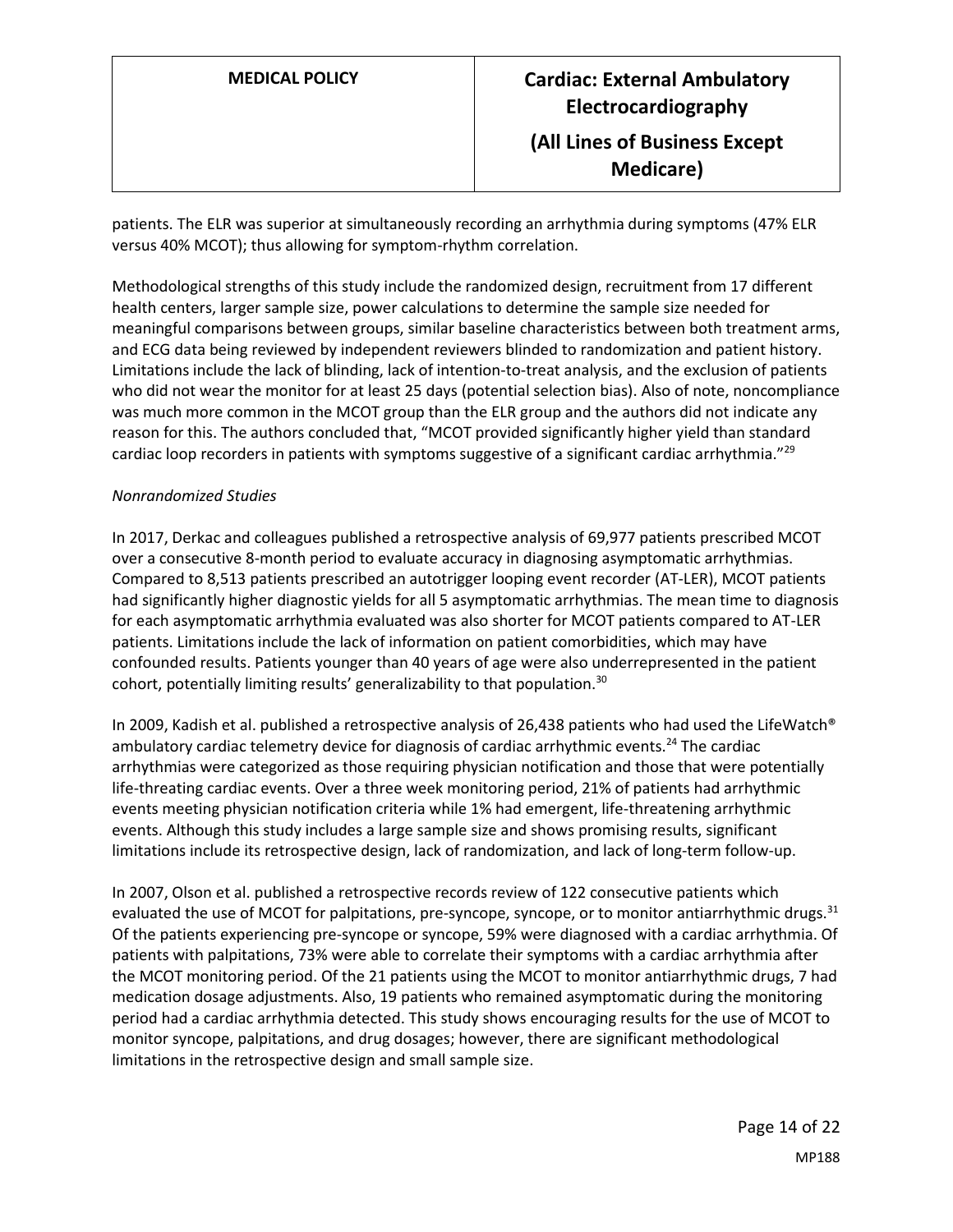# **MEDICAL POLICY Cardiac: External Ambulatory Electrocardiography (All Lines of Business Except Medicare)**

In 2005, Joshi et al. published a retrospective analysis of the first 100 consecutive patients monitored with MCOT.<sup>32</sup> The authors aimed to evaluate the effectiveness of MCOT based on its detection of arrhythmias and changes in patient management. The duration of MCOT monitoring varied by patient (the monitoring period is up to the discretion of the doctor), but was anywhere from 5 to 28 days. A clinically significant arrhythmia was detected in 51 patients and 25 (49%) of these patients were asymptomatic during the arrhythmia. 76% of patients found to have atrial fibrillation after MCOT monitoring also experienced no symptoms during the arrhythmia. The electrocardiogram results produced by MCOT led to a change in treatment management in 34 patients. Also, of 30 patients who had a previous non-diagnostic Holter monitor, 16 had a detected arrhythmia using MCOT. The results of this study were first to indicate the potential efficacy of MCOT for diagnosing cardiac arrhythmias; however, significant methodological limitations exist and future randomized controlled trials comparing MCOT to other diagnostic methods are needed.

### Cryptogenic Stroke

### *Randomized Controlled Trials (RCTs)*

In 2012, Kamel et al. published a randomized pilot trial to compare the use of mobile cardiac outpatient telemetry (MCOT) versus routine follow-up in patients with cryptogenic stroke or high-risk transient ischemic attack (TIA).<sup>33</sup> The investigators randomly assigned 40 patients to wear a MCOT monitor for 21 days or to receive routine follow-up alone. Patient follow-up was conducted at 3 months and 1 year by contacting the patient's physician to ascertain any diagnoses of atrial fibrillation (AF), recurrent stroke, or TIA. No patients in either study arm received an AF diagnosis. MCOT did reveal other cardiac arrhythmias in 4 patients. Of note, patient compliance with the MCOT device was very poor with only 64% of patients wearing the monitor for the assigned days.

Strengths of this study include the randomized design and use of the intention-to-treat analysis. Significant limitations are seen in the small sample size, recruitment from only one hospital, and lack of blinding. Also, the authors did not report what diagnostic tests were involved in the "routine follow-up" patient group, so it is difficult to make a true conclusion regarding the diagnostic efficacy of MCOT versus other diagnostic methods. The results of this study indicate MCOT is not diagnostically efficacious for identifying AF, and further prospective randomized controlled trials are needed to confirm its usefulness for identifying AF after cryptogenic stroke or TIA.

### *Nonrandomized Studies*

Additionally, five nonrandomized studies (4 retrospective cohort studies and 1 case series) were identified that evaluated the use of MCOT for diagnosing atrial fibrillation (AF) after cryptogenic stroke.<sup>34-38</sup> Monitoring duration across the 4 studies ranged from 21-30 days. The detection rate of AF during MCOT monitoring ranged from 4.7% to 23%. Although MCOT shows a potential diagnostic utility for diagnosing AF after cryptogenic stroke, data from these studies does not permit conclusion due to the methodological limitations seen in the lack of randomization, small sample sizes, and lack of comparison groups.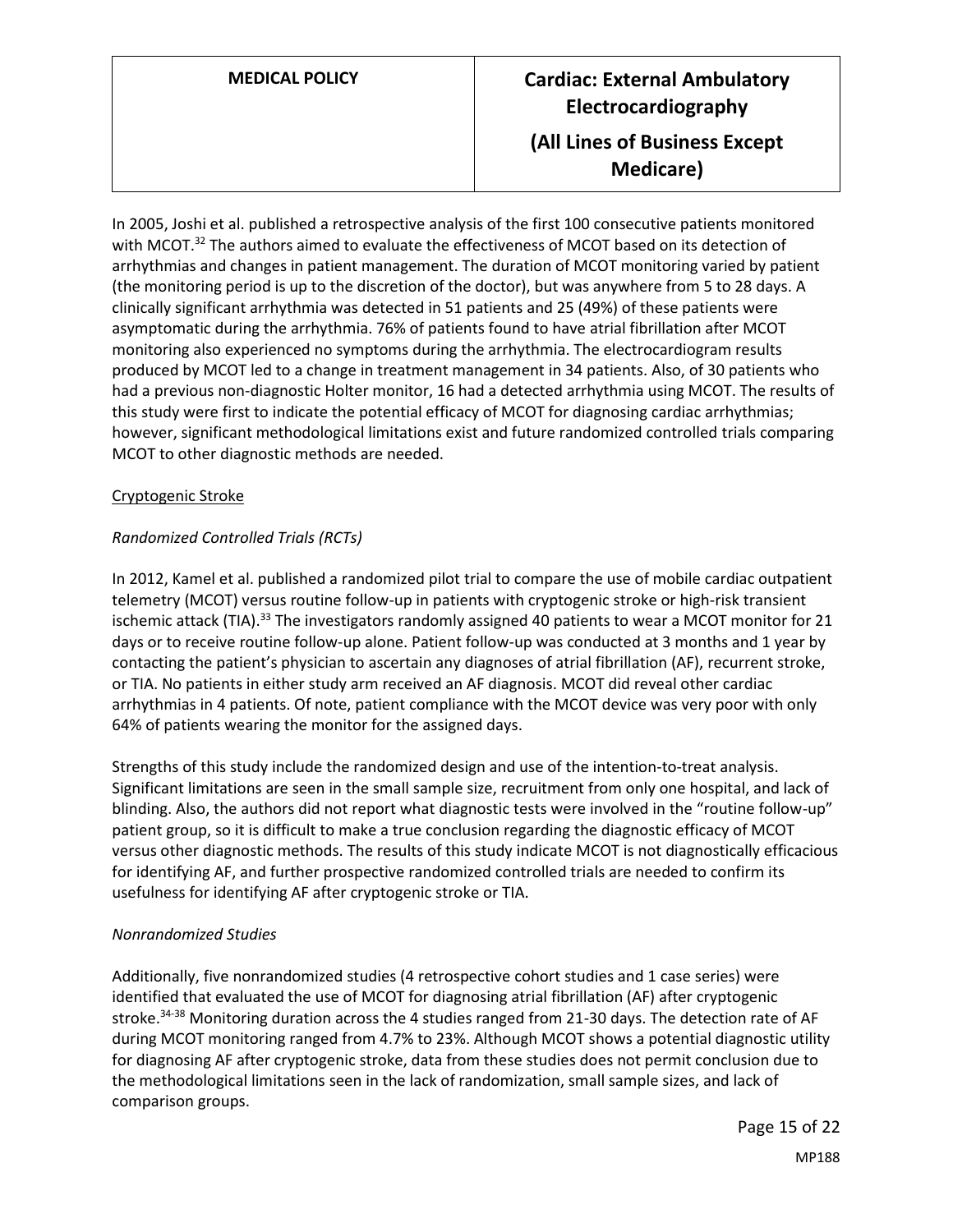# **CLINICAL PRACTICE GUIDELINES**

### U.S. Preventive Services Task Force (USPSTF)

In 2018, USPSTF commissioned a systematic review (discussed above) $^{21}$  to evaluate the evidence on the benefits and harms of screening for atrial fibrillation with ECG in older adults, and the effectiveness of screening with ECG for detecting previously undiagnosed atrial fibrillation compared with usual care.<sup>39</sup> The USPSTF concluded that evidence was insufficient to assess the risks and benefits of screening for atrial fibrillation with ECG.

### National Institute for Health and Care Excellence (NICE)

The 2014 evidence-based NICE guidelines for managing atrial fibrillation recommended a 24-hour ambulatory ECG monitor (e.g., Holter monitor) for patients with suspected asymptomatic atrial fibrillation or for patients with symptomatic episodes less than 24 hours apart. <sup>40</sup> For patients with symptoms more than 24 hours apart NICE recommended an event recorder ECG.

The guidelines did not mention the Zio® Patch or mobile cardiac outpatient telemetry for managing atrial fibrillation.

### American Academy of Neurology (AAN)

The 2014 evidence-based AAN guideline for atrial fibrillation recommended, "cardiac rhythm studies for prolonged periods (e.g., for 1 or more weeks) instead of shorter periods (e.g., 24 hours) in patients with cryptogenic stroke without known atrial fibrillation, to increase the yield of identification of patients with occult atrial fibrillation."<sup>41</sup>

The guidelines did not specify the type of external ambulatory ECG to use for the prolonged monitoring period.

### American College of Cardiology/American Heart Association/Heart Rhythm Society (ACC/AHA/HRS)

The 2017 evidence-based ACC/AHA/HRS guidelines for managing patients with syncope stated, "the selection and usefulness of cardiac monitors is highly dependent on patient characteristics with regard to the frequency of syncope and the likelihood of an arrhythmic cause of syncope".<sup>15</sup>

The guidelines suggested the following external cardiac monitors to evaluate ambulatory patients with syncope of suspected arrhythmic etiology:

- 1. Holter monitor
- 2. Transtelephonic monitor
- 3. External Loop Recorder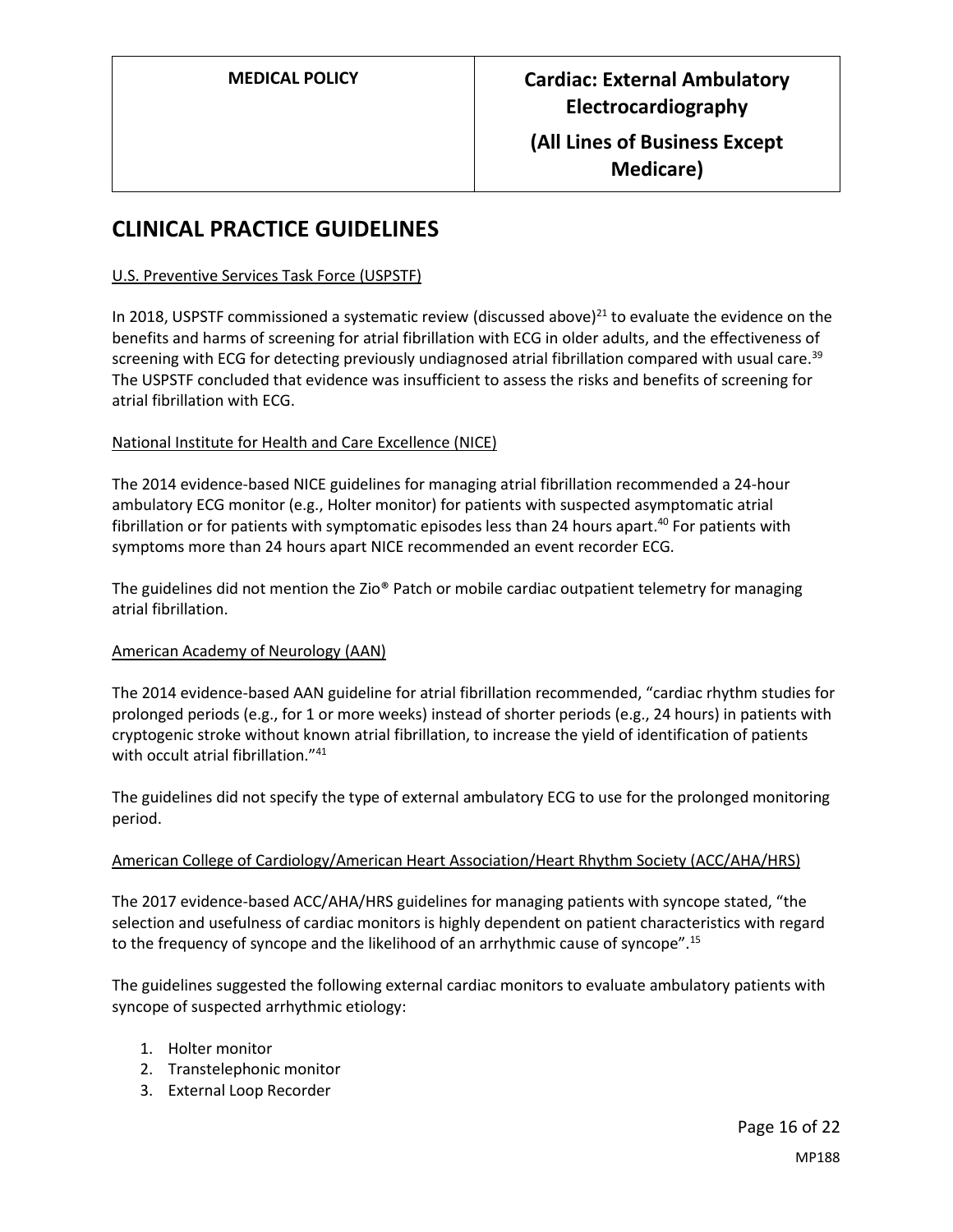- 4. Patch recorder
- 5. Mobile cardiac outpatient telemetry

The guidelines also stated, "a monitor that requires patient activation (e.g., patient-activated external loop recorder or transtelephonic monitor) allows for symptom-rhythm correlation; however, some of these cardiac monitors are of limited use in patients who are temporarily incapacitated around the time of syncope".

The 2014 evidence-based ACC/AHA/HRS guidelines for managing patients with atrial fibrillation stated, "the diagnosis of atrial fibrillation is based on the patient's clinical history and physical examination and is confirmed by ECG, ambulatory rhythm monitoring (e.g., telemetry, Holter monitor, and event recorders), implanted loop recorders, pacemakers or defibrillators, or, in rare cases, electrophysiological studies."<sup>42</sup> The guidelines also mentioned prolonged or frequent monitoring may be necessary to reveal asymptomatic atrial fibrillation.

The 2013 evidence-based ACC/AHA/HRS guidelines for early management of patients with acute ischemic stroke stated, "Holter monitoring is more effective in identifying atrial fibrillation or other serious arrhythmias after stroke. Outpatient event monitoring may be indicated in patients with cryptogenic stroke and suspected paroxysmal arrhythmias, especially in those patients with short hospitalizations in which monitoring was brief."<sup>43</sup>

# <span id="page-16-0"></span>**POLICY SUMMARY**

There is enough evidence to show that mobile cardiac outpatient telemetry (MCOT), cardiac event monitors (also known as external memory loop recorders) and patch recorders may improve overall health outcomes for those with a suspected cardiac arrhythmia when shorter term monitoring (e.g., Holter monitor) has failed to lead to a diagnosis. Clinical practice guidelines based on research recommend these types of monitors over 24-hour monitoring in select patient populations. Therefore, cardiac event monitors (also known as external memory loop recorders) and patch recorders when policy criteria are met. MCOT, cardiac event monitors (external memory loop recorders) and patch recorders are considered not medically necessary and not covered when policy criteria are not met.

# **INSTRUCTIONS FOR USE**

Company Medical Policies serve as guidance for the administration of plan benefits. Medical policies do not constitute medical advice nor a guarantee of coverage. Company Medical Policies are reviewed annually and are based upon published, peer-reviewed scientific evidence and evidence-based clinical practice guidelines that are available as of the last policy update. The Companies reserve the right to determine the application of Medical Policies and make revisions to Medical Policies at any time. Providers will be given at least 60-days notice of policy changes that are restrictive in nature.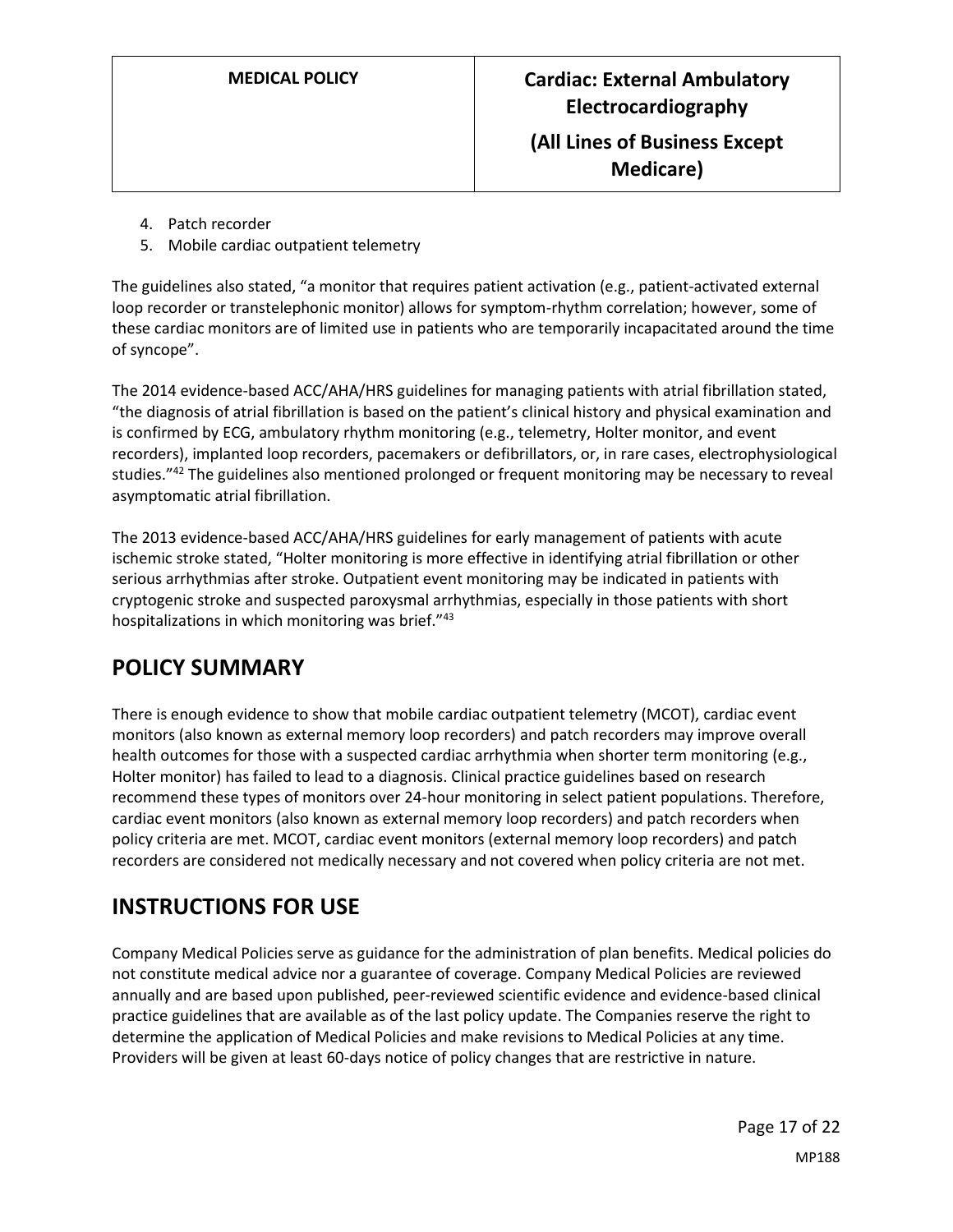The scope and availability of all plan benefits are determined in accordance with the applicable coverage agreement. Any conflict or variance between the terms of the coverage agreement and Company Medical Policy will be resolved in favor of the coverage agreement.

# **REGULATORY STATUS**

Numerous examples of external ambulatory electrocardiography devices with United States FDA approval referred to in this policy are listed in Table 1. under Billing Guidelines, above.

### Mental Health Parity Statement

Coverage decisions are made on the basis of individualized determinations of medical necessity and the experimental or investigational character of the treatment in the individual case. In cases where medical necessity is not established by policy for specific treatment modalities, evidence not previously considered regarding the efficacy of the modality that is presented shall be given consideration to determine if the policy represents current standards of care.

## **REFERENCES**

- 1. United States Food & Drug Administration | 510(k) Premarket Notification database: K210036, Carnation Ambulatory Monitor. [https://www.accessdata.fda.gov/scripts/cdrh/cfdocs/cfpmn/pmn.cfm?ID=K210036.](https://www.accessdata.fda.gov/scripts/cdrh/cfdocs/cfpmn/pmn.cfm?ID=K210036) Accessed 05/31/2021.
- 2. United States Food & Drug Administration | 510(k) Premarket Notification database: K202359, Zio Monitor. [https://www.accessdata.fda.gov/scripts/cdrh/cfdocs/cfpmn/pmn.cfm?ID=K202359.](https://www.accessdata.fda.gov/scripts/cdrh/cfdocs/cfpmn/pmn.cfm?ID=K202359) Accessed 05/31/2021.
- 3. United States Food & Drug Administration | 510(k) Premarket Notification database: K162503, Cardea SOLO. [https://www.accessdata.fda.gov/scripts/cdrh/cfdocs/cfpmn/pmn.cfm?ID=K162503.](https://www.accessdata.fda.gov/scripts/cdrh/cfdocs/cfpmn/pmn.cfm?ID=K162503) Accessed

05/31/2021.

4. United States Food & Drug Administration | 510(k) Premarket Notification database: K202456, M5 Recorder.

[https://www.accessdata.fda.gov/scripts/cdrh/cfdocs/cfpmn/pmn.cfm?ID=K202456.](https://www.accessdata.fda.gov/scripts/cdrh/cfdocs/cfpmn/pmn.cfm?ID=K202456) Accessed 05/31/2021.

- 5. United States Food & Drug Administration | 510(k) Premarket Notification database: K173461, Nuubo System. [https://www.accessdata.fda.gov/scripts/cdrh/cfdocs/cfpmn/pmn.cfm?ID=K173461.](https://www.accessdata.fda.gov/scripts/cdrh/cfdocs/cfpmn/pmn.cfm?ID=K173461) Accessed 05/31/2021.
- 6. United States Food & Drug Administration | 510(k) Premarket Notification database: K182030, BodyGuardian MINI and BodyGuardian MINI Plus.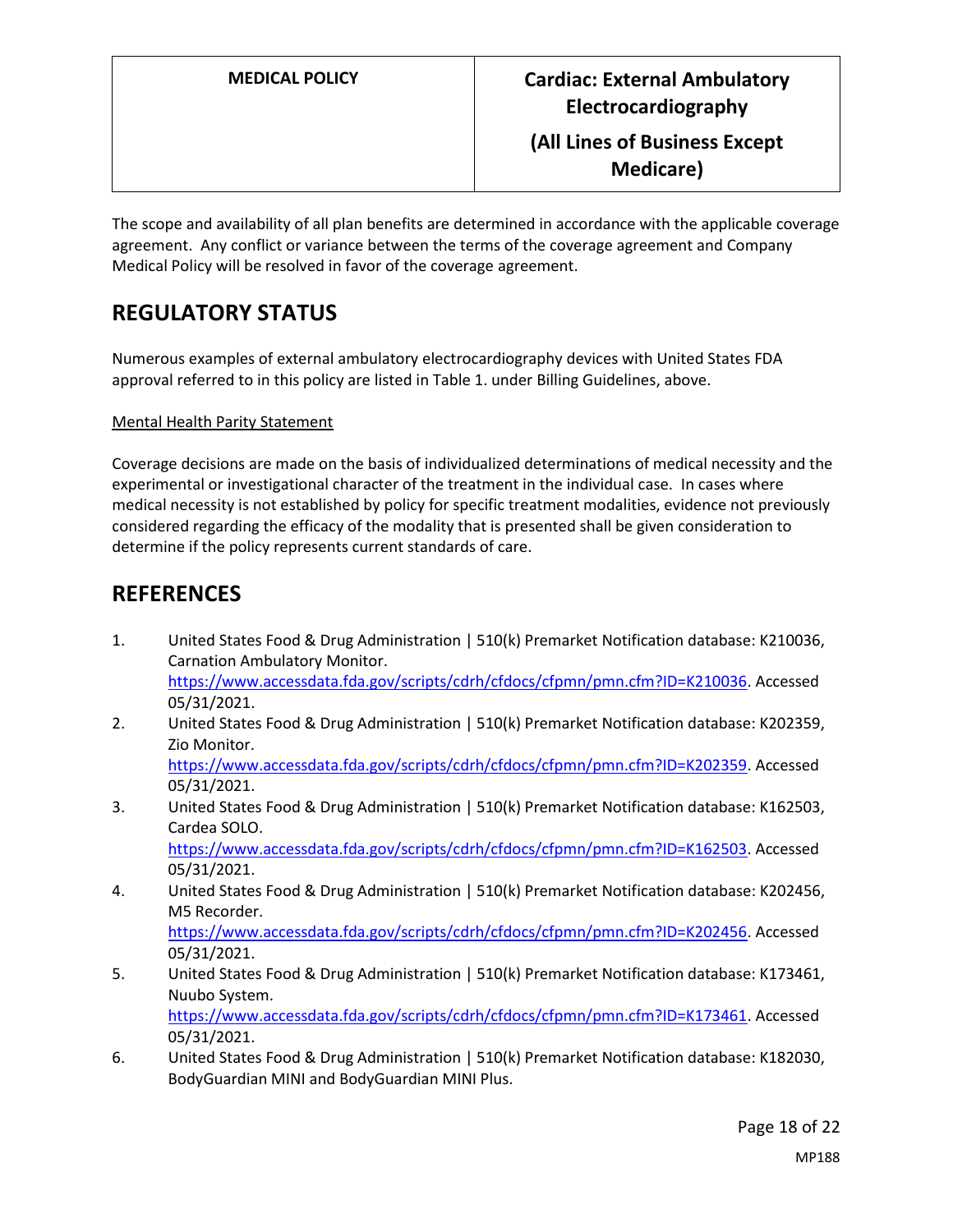[https://www.accessdata.fda.gov/scripts/cdrh/cfdocs/cfPMN/pmn.cfm?ID=K182030.](https://www.accessdata.fda.gov/scripts/cdrh/cfdocs/cfPMN/pmn.cfm?ID=K182030) Accessed 05/31/2021.

7. United States Food & Drug Administration | 510(k) Premarket Notification database: K181502, Zio AT ECG Monitoring System, ZEUS System. [https://www.accessdata.fda.gov/scripts/cdrh/cfdocs/cfpmn/pmn.cfm?ID=K181502.](https://www.accessdata.fda.gov/scripts/cdrh/cfdocs/cfpmn/pmn.cfm?ID=K181502) Accessed

05/31/2021.

- 8. United States Food & Drug Administration | 510(k) Premarket Notification database:K153473, Braemar Telemetry Patch System, Model BTPS1000. [https://www.accessdata.fda.gov/scripts/cdrh/cfdocs/cfpmn/pmn.cfm?ID=K153473.](https://www.accessdata.fda.gov/scripts/cdrh/cfdocs/cfpmn/pmn.cfm?ID=K153473) Accessed 05/31/2021.
- 9. United States Food & Drug Administration | 510(k) Premarket Notification database: K151269, ECG Mini System Continuous ECG Monitor And Arrhythmia Detector. [https://www.accessdata.fda.gov/scripts/cdrh/cfdocs/cfpmn/pmn.cfm?ID=K151269.](https://www.accessdata.fda.gov/scripts/cdrh/cfdocs/cfpmn/pmn.cfm?ID=K151269) Accessed 05/31/2021.
- 10. United States Food & Drug Administration | 510(k) Premarket Notification database: K151188, BodyGuardian Heart. [https://www.accessdata.fda.gov/scripts/cdrh/cfdocs/cfPMN/pmn.cfm?ID=K182030.](https://www.accessdata.fda.gov/scripts/cdrh/cfdocs/cfPMN/pmn.cfm?ID=K182030) Accessed 05/31/2021.
- 11. Agency for Healthcare Research and Quality. Remote Cardiac Monitoring: A Systematic Review. 2007 [https://www.ncbi.nlm.nih.gov/books/NBK299129/.](https://www.ncbi.nlm.nih.gov/books/NBK299129/) Accessed 05/31/2021.
- 12. American Heart Association. Holter Monitor Last Reviewed: Jul 31, 2015. [https://www.heart.org/en/health-topics/heart-attack/diagnosing-a-heart-attack/holter](https://www.heart.org/en/health-topics/heart-attack/diagnosing-a-heart-attack/holter-monitor)[monitor.](https://www.heart.org/en/health-topics/heart-attack/diagnosing-a-heart-attack/holter-monitor) Accessed 05/31/2021.
- 13. Epstein AE, DiMarco JP, Ellenbogen KA, et al. ACC/AHA/HRS 2008 guidelines for device-based therapy of cardiac rhythm abnormalities: a report of the American College of Cardiology/American Heart Association Task Force on Practice Guidelines (Writing Committee to Revise the ACC/AHA/NASPE 2002 Guideline Update for Implantation of Cardiac Pacemakers and Antiarrhythmia Devices) developed in collaboration with the American Association for Thoracic Surgery and Society of Thoracic Surgeons. *Journal of the American College of Cardiology.*  2008;51(21):e1-e62.

[http://www.lippman.org/ACC/clinicalguidelines/DBT08\\_guidelines\\_full.pdfs](http://www.lippman.org/ACC/clinicalguidelines/DBT08_guidelines_full.pdfs)

- 14. Gladstone DJ, Spring M, Dorian P, et al. Atrial fibrillation in patients with cryptogenic stroke. *New England Journal of Medicine.* 2014;370(26):2467-2477. <https://www.nejm.org/doi/full/10.1056/NEJMoa1311376>
- 15. Shen W-K, Sheldon RS, Benditt DG, et al. 2017 ACC/AHA/HRS guideline for the evaluation and management of patients with syncope: a report of the American College of Cardiology/American Heart Association Task Force on Clinical Practice Guidelines and the Heart Rhythm Society. *Journal of the American College of Cardiology.* 2017;70(5):e39-e110. <https://www.ncbi.nlm.nih.gov/pubmed/28280231>
- 16. Sposato LA, Cipriano LE, Saposnik G, Vargas ER, Riccio PM, Hachinski V. Diagnosis of atrial fibrillation after stroke and transient ischaemic attack: a systematic review and meta-analysis. *The Lancet Neurology.* 2015;14(4):377-387.<https://www.ncbi.nlm.nih.gov/pubmed/25748102>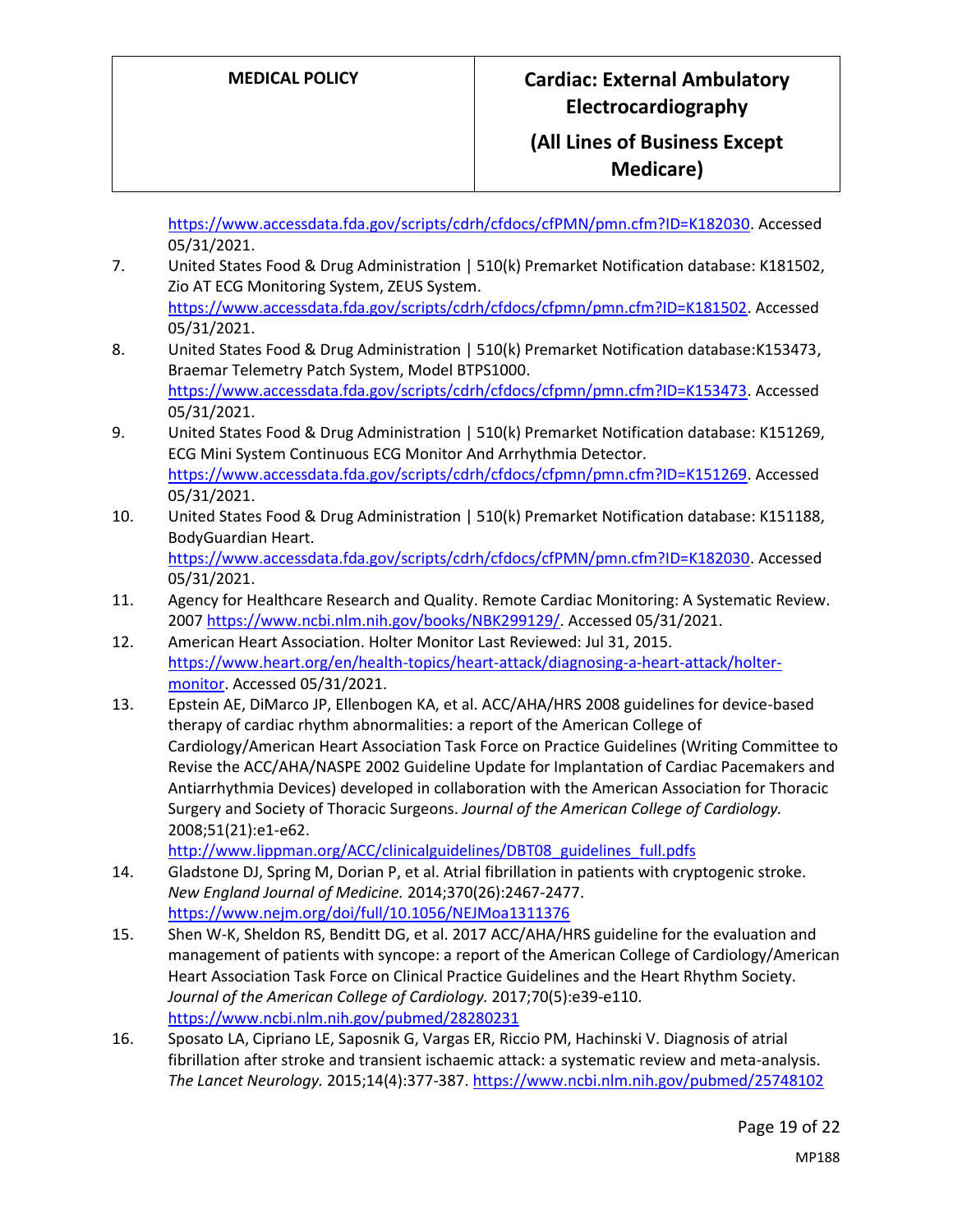- 17. Sivakumaran S, Krahn AD, Klein GJ, et al. A prospective randomized comparison of loop recorders versus Holter monitors in patients with syncope or presyncope. *The American journal of medicine.* 2003;115(1):1-5.<https://www.ncbi.nlm.nih.gov/pubmed/12867227>
- 18. Reiffel JA, Schwarzberg R, Murry M. Comparison of autotriggered memory loop recorders versus standard loop recorders versus 24-hour Holter monitors for arrhythmia detection. *The American journal of cardiology.* 2005;95(9):1055-1059.
- 19. Hayes Inc. Health Technology Assessment | Zio Patch (iRhythm Technologies Inc.) Long-Term Ambulatory Cardiac Rhythm Monitoring. Feb 7, 2019. Annual Review: May 12, 2020. [https://evidence.hayesinc.com/report/htb.ziopatch2561.](https://evidence.hayesinc.com/report/htb.ziopatch2561) Accessed 05/31/2021.
- 20. ECRI Institute. Clinical Evidence Assessment | Carnation Ambulatory Monitor (Bardy Diagnostics, Inc.) for Cardiac Arrhythmias. 2018. [https://www.ecri.org/components/ProductBriefs/Pages/26136.aspx?tab=2.](https://www.ecri.org/components/ProductBriefs/Pages/26136.aspx?tab=2) Accessed 05/31/2021.
- 21. Jonas DE, Kahwati LC, Yun JD, Middleton JC, Coker-Schwimmer M, Asher GN. Screening for atrial fibrillation with electrocardiography: evidence report and systematic review for the US Preventive Services Task Force. *Jama.* 2018;320(5):485-498.
- 22. Ramkumar S, Nerlekar N, D'Souza D, Pol DJ, Kalman JM, Marwick TH. Atrial fibrillation detection using single lead portable electrocardiographic monitoring: a systematic review and metaanalysis. *BMJ open.* 2018;8(9):e024178.
- 23. Barrett PM, Komatireddy R, Haaser S, et al. Comparison of 24-hour Holter monitoring with 14 day novel adhesive patch electrocardiographic monitoring. *The American journal of medicine.*  2014;127(1):95. e11-95. e17.<https://www.ncbi.nlm.nih.gov/pmc/articles/PMC3882198/>
- 24. Rosenberg MA, Samuel M, Thosani A, Zimetbaum PJ. Use of a noninvasive continuous monitoring device in the management of atrial fibrillation: a pilot study. *Pacing and Clinical Electrophysiology.* 2013;36(3):328-333. <https://onlinelibrary.wiley.com/doi/full/10.1111/pace.12053>
- 25. Schreiber D, Sattar A, Drigalla D, Higgins S. Ambulatory cardiac monitoring for discharged emergency department patients with possible cardiac arrhythmias. *Western Journal of Emergency Medicine.* 2014;15(2):194.
	- <https://www.ncbi.nlm.nih.gov/pmc/articles/PMC3966438/>
- 26. Tung CE, Su D, Turakhia MP, Lansberg MG. Diagnostic yield of extended cardiac patch monitoring in patients with stroke or TIA. *Frontiers in neurology.* 2015;5:266. <https://www.ncbi.nlm.nih.gov/pmc/articles/PMC4290477/>
- 27. Turakhia MP, Hoang DD, Zimetbaum P, et al. Diagnostic utility of a novel leadless arrhythmia monitoring device. *The American journal of cardiology.* 2013;112(4):520-524. <https://www.ncbi.nlm.nih.gov/pubmed/23672988>
- 28. ECRI Institute. Outpatient Cardiac Telemetry Monitors for Diagnosing and Managing Cardiac Arrhythmias. Published: 3/25/2019. [https://www.ecri.org/components/Hotline/Pages/27084.aspx.](https://www.ecri.org/components/Hotline/Pages/27084.aspx) Accessed 05/31/2021.
- 29. Rothman SA, Laughlin JC, Seltzer J, et al. The diagnosis of cardiac arrhythmias: A prospective multi-center randomized study comparing mobile cardiac outpatient telemetry versus standard loop event monitoring. *Journal of cardiovascular electrophysiology.* 2007;18(3):241-247. <https://onlinelibrary.wiley.com/doi/full/10.1111/j.1540-8167.2006.00729.x>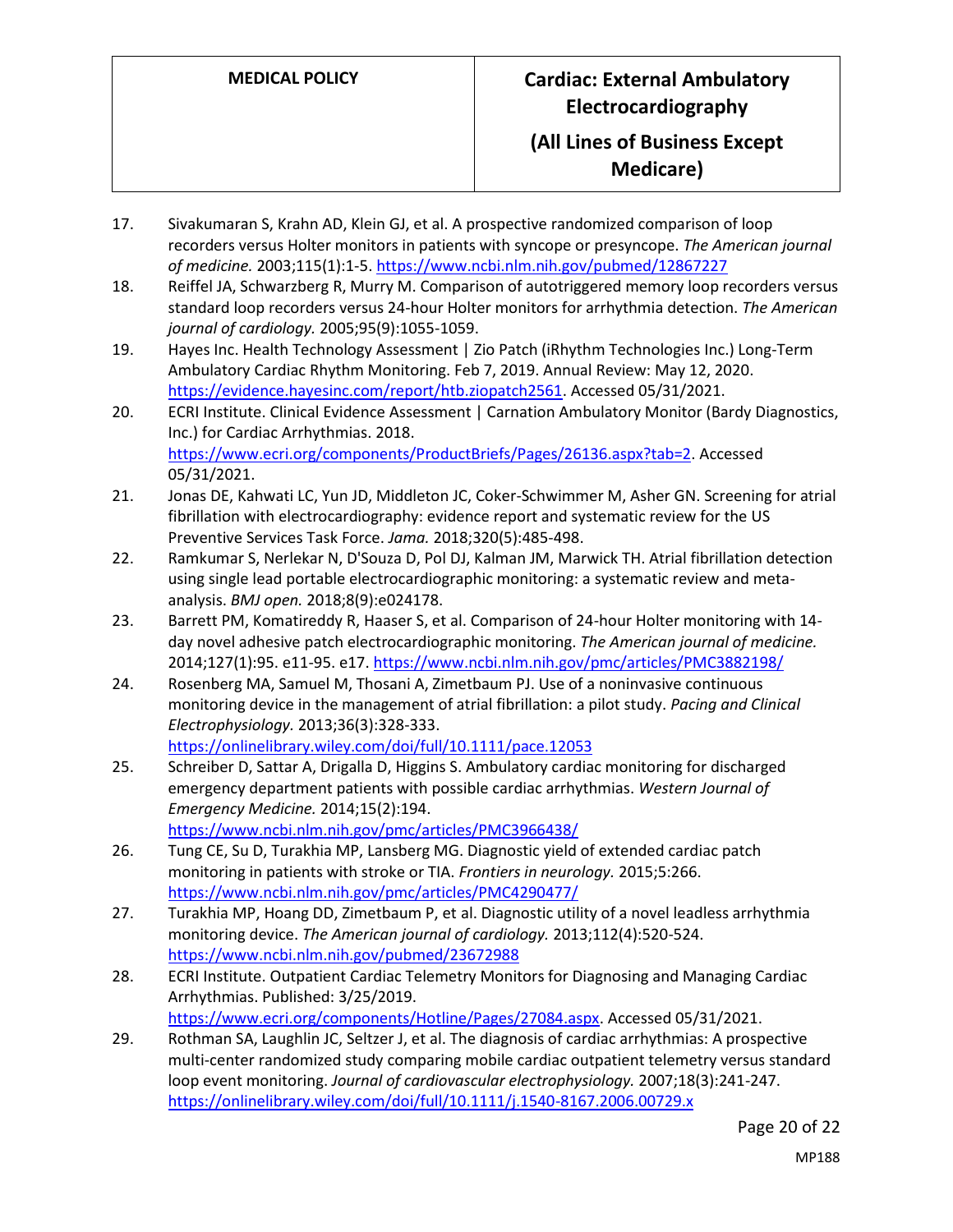- 30. Derkac WM, Finkelmeier JR, Horgan DJ, Hutchinson MD. Diagnostic yield of asymptomatic arrhythmias detected by mobile cardiac outpatient telemetry and autotrigger looping event cardiac monitors. *J Cardiovasc Electrophysiol.* 2017;28(12):1475-1478.
- 31. Olson JA, Fouts AM, Padanilam BJ, Prystowsky EN. Utility of mobile cardiac outpatient telemetry for the diagnosis of palpitations, presyncope, syncope, and the assessment of therapy efficacy. *Journal of cardiovascular electrophysiology.* 2007;18(5):473-477. <https://onlinelibrary.wiley.com/doi/pdf/10.1111/j.1540-8167.2007.00779.x>
- 32. Joshi AK, Kowey PR, Prystowsky EN, et al. First experience with a Mobile Cardiac Outpatient Telemetry (MCOT) system for the diagnosis and management of cardiac arrhythmia. *The American journal of cardiology.* 2005;95(7):878-881. <https://www.ncbi.nlm.nih.gov/pubmed/15781022>
- 33. Kamel H, Navi BB, Elijovich L, et al. Pilot randomized trial of outpatient cardiac monitoring after cryptogenic stroke. *Stroke.* 2013;44(2):528-530. <https://www.ncbi.nlm.nih.gov/pubmed/23192756>
- 34. Tayal A, Tian M, Kelly K, et al. Atrial fibrillation detected by mobile cardiac outpatient telemetry in cryptogenic TIA or stroke. *Neurology.* 2008;71(21):1696-1701. <https://www.ncbi.nlm.nih.gov/pubmed/18815386>
- 35. Kalani R, Bernstein R, Passman R, Curran Y, Ruff I, Prabhakaran S. Low yield of mobile cardiac outpatient telemetry after cryptogenic stroke in patients with extensive cardiac imaging. *Journal of Stroke and Cerebrovascular Diseases.* 2015;24(9):2069-2073. <https://www.ncbi.nlm.nih.gov/pubmed/26139455>
- 36. Favilla CG, Ingala E, Jara J, et al. Predictors of finding occult atrial fibrillation after cryptogenic stroke. *Stroke.* 2015;46(5):1210-1215.<https://www.ncbi.nlm.nih.gov/pubmed/25851771>
- 37. Ontario HQ. Long-Term Continuous Ambulatory ECG Monitors and External Cardiac Loop Recorders for Cardiac Arrhythmia: A Health Technology Assessment. *Ontario health technology assessment series.* 2017;17(1):1.<https://www.ncbi.nlm.nih.gov/pmc/articles/PMC5300052/>
- 38. Kass-Hout O, Kass-Hout T, Parikh A, et al. Atrial Fibrillation Predictors on Mobile Cardiac Telemetry in Cryptogenic Ischemic Stroke. *The Neurohospitalist.* 2018;8(1):7-11.
- 39. US Preventive Services Task Force. Screening for Atrial Fibrillation With Electrocardiography: US Preventive Services Task Force Recommendation StatementUSPSTF Recommendation: Screening for AF With ElectrocardiographyUSPSTF Recommendation: Screening for AF With Electrocardiography. *JAMA.* 2018;320(5):478-484[. https://doi.org/10.1001/jama.2018.10321](https://doi.org/10.1001/jama.2018.10321)
- 40. National Institute for Health and Care Excellence, Atrial fibrillation, 2015. Last updated: 07 February 2018. [https://www.nice.org.uk/guidance/qs93.](https://www.nice.org.uk/guidance/qs93) Accessed 05/31/2021.
- 41. Neurology QSSotAAo. Practice parameter: stroke prevention in patients with nonvalvular atrial fibrillation. *Neurology.* 1998;51(3):671-673.
- 42. January CT, Wann LS, Alpert JS, et al. 2014 AHA/ACC/HRS guideline for the management of patients with atrial fibrillation: a report of the American College of Cardiology/American Heart Association Task Force on Practice Guidelines and the Heart Rhythm Society. *Journal of the American College of Cardiology.* 2014;64(21):e1-e76. <https://www.ncbi.nlm.nih.gov/pmc/articles/PMC4676081/>
- 43. Jauch EC, Saver JL, Adams Jr HP, et al. Guidelines for the early management of patients with acute ischemic stroke: a guideline for healthcare professionals from the American Heart